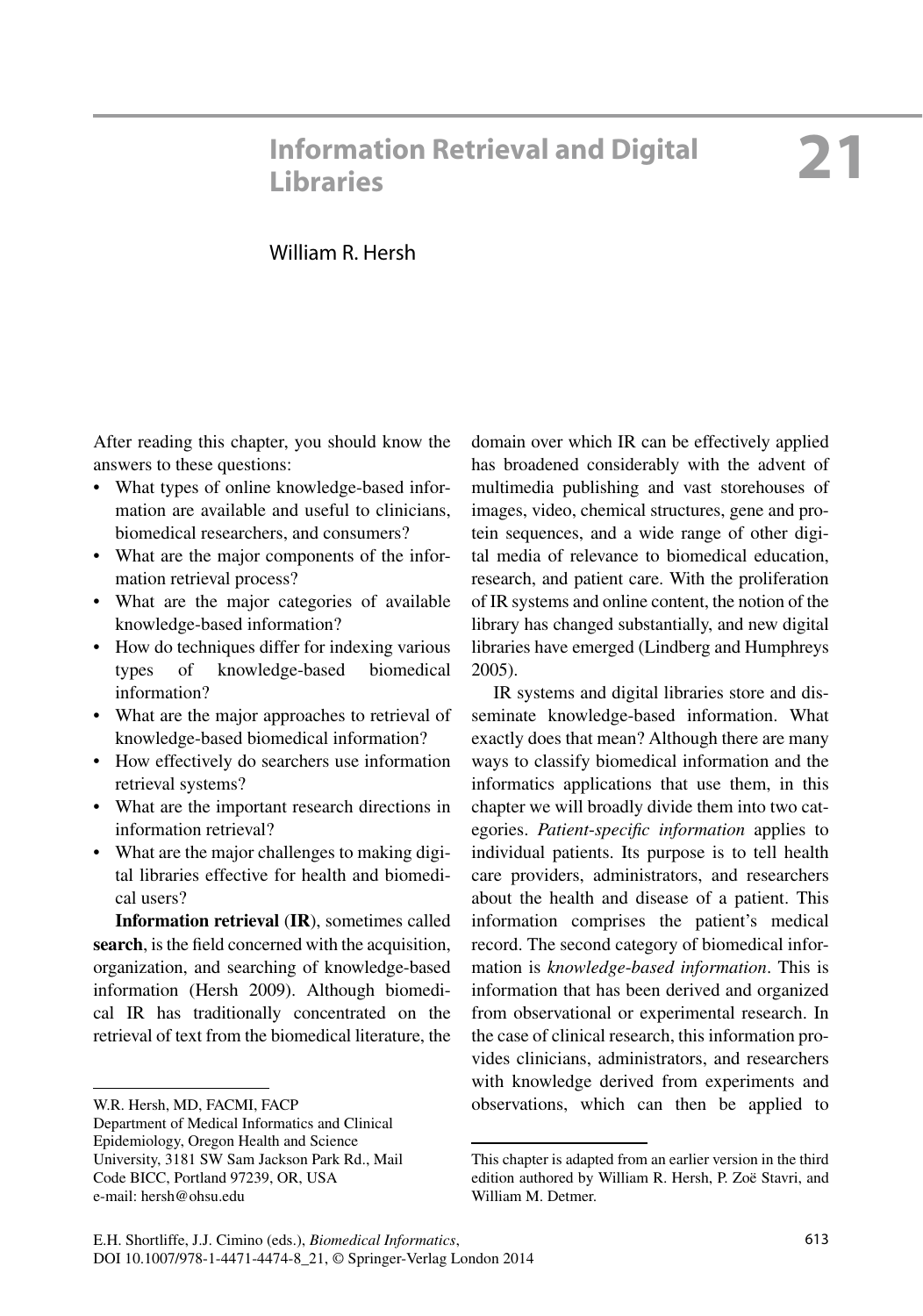<span id="page-1-0"></span>

Fig. 21.1 Basic overview of the information retrieval process. Retrieval is made possible via metadata, which is produced via indexing and applied in queries by users. The metadata is used by the search engine, which directs the user to the content (Reproduced with permission of Springer (Hersh 2009))

individual patients. This information is most commonly provided in books and journals but can take a wide variety of other forms, including clinical practice guidelines, consumer health literature, Web sites, and so forth.

A basic overview of the IR process is shown in Fig. [21.1](#page-1-0) and forms the basis for most of this chapter. The overall goal of IR or search is to find **content** that meets a person's information needs. This is done by posing a *query* to the IR system. A **search engine** matches the query to content items through **metadata**, which is "data about data" that describes the content items (Foulonneau and Riley 2008). There are two intellectual processes of IR. **Indexing** is the process of assigning metadata to content items, while **retrieval** is the process of the user entering his or her query and retrieving content items.

## **21.1 Evolution of Biomedical Information Retrieval**

As with many chapters in this volume, this area has changed substantially over the four editions of this book. In the first edition, this chapter was titled "Bibliographic-Retrieval Systems," reflecting the type of knowledge that was accessible at the time. The second edition saw the emergence of the **World Wide Web** (**WWW** or **Web**) as a delivery mechanism for knowledge-based information. In the third edition, we added "Digital Libraries" to the chapter name, reflecting that the entire biomedical library and beyond was now part of available online knowledge. This fourth edition reflects the fact that information is ubiquitous on computers, smartphones, tablets, and other devices.

Although this chapter focuses on the use of computers to facilitate IR, methods for finding and retrieving information from medical sources have been in existence for over a century. In 1879 Dr. John Shaw Billings created Index Medicus to help medical professionals find relevant journal articles (DeBakey 1991). Journal article citations were indexed by author name(s) and subject heading(s) and then aggregated in bound volumes. A scientist or practitioner seeking an article on a topic could manually search the index for the single best-matching subject heading and then be directed to citations of published articles.

The printed **Index Medicus** served as the main biomedical IR source but, in 1966, the National Library of Medicine (NLM) unveiled an electronic version, the **Medical Literature Analysis and Retrieval System** (**MEDLARS**) (Miles 1982). Because computing power and disk storage were very limited, MEDLARS and its follow-on **MEDLARS Online** (**MEDLINE**), stored only limited information for each article, such as author name(s), article title, journal source, and publication date. In addition, the NLM assigned to each article a number of terms from its **Medical Subject Headings** (**MeSH**) vocabulary (see Chap. [7\)](http://dx.doi.org/10.1007/978-1-4471-4474-8_7). Searching was done by users having to mail a paper search form to the NLM and receiving results back a few weeks later. Only librarians who had completed a specialized course were allowed to submit searches.

As computing power grew and disk storage became more plentiful in the 1980s, full-text databases began to emerge. These new databases allowed searching of the entire text of medical documents. Although lacking graphics, images, and tables from the original source, these databases made it possible to retrieve the full text of important documents quickly from remote locations. Likewise, with the growth of **time**-**sharing networks**, end users were now allowed to search the databases directly, though at a substantial cost.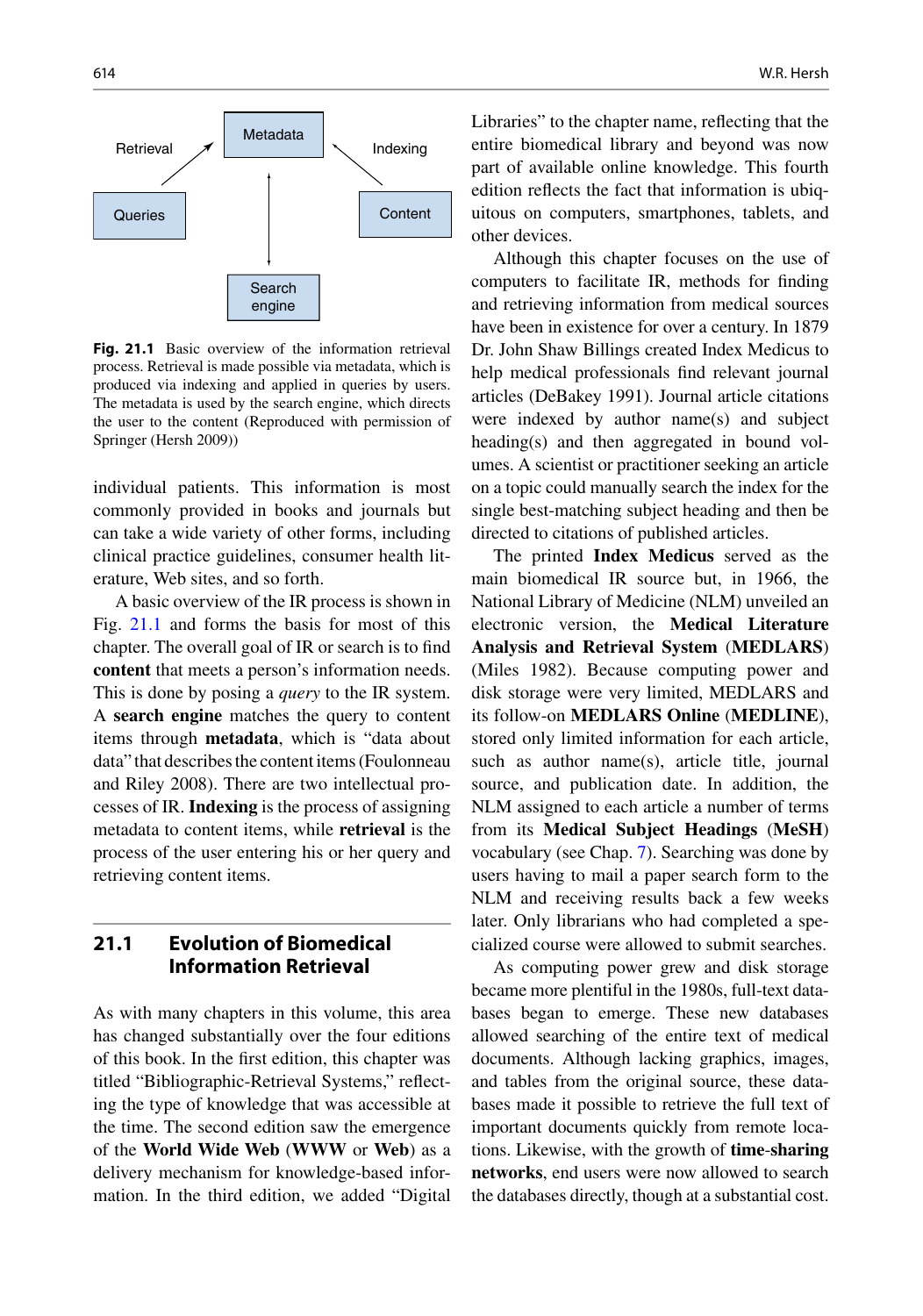In the early 1990s, the pace of change in the IR field quickened. The advent of the Web and the exponentially increasing power of computers and networks brought a world where vast quantities of medical information from multiple sources with various media extensions were now available over the global Internet (Berners-Lee et al. 1994). In the late 1990s, the NLM made all of its databases available to the entire world for free. Also during this time, the notion of digital libraries developed, with the recognition that the entire array of knowledge-based information could be accessed using this technology (Borgman 1999).

Now in the twenty-first century, use of IR systems and digital libraries has become ubiquitous. Estimates vary, but among individuals who use the Internet in the United States, over 80 % have used it to search for information relevant to their own health or that of an acquaintance (Fox 2011; Taylor 2010). Virtually all physicians use the Internet (Davies 2010). Furthermore, access to systems has gone beyond the traditional personal computer and extended to new devices, such as smartphones and tablet devices.

# **21.2 Knowledge-Based Information in Health and Biomedicine**

Knowledge-based information can be subdivided into two categories. **Primary knowledge**–**based information** (also called primary literature) is original research that appears in journals, books, reports, and other sources. This type of information reports the initial discovery of health knowledge, usually with either original data or reanalysis of data (e.g., systematic reviews and meta-analyses). **Secondary knowledge**–**based information** consists of the writing that reviews, condenses, and/or synthesizes the primary literature. The most common examples of this type of literature are books, monographs, and review articles. Secondary literature includes the growing quality of patient/consumer-oriented health information that is increasingly available via the Web. It also encompasses opinion-based writing (such as editorials and position or policy papers), clinical practice guidelines, narrative reviews, and health information on Web pages. In addition, it includes the plethora of pocket-sized manuals that were formerly a staple for practitioners in many professional fields. As will be seen later, secondary literature is the most common type of literature used by physicians.

Libraries have been the historical place where knowledge-based information has been stored. Libraries actually perform a variety of functions, including the following:

- Acquisition and maintenance of collections
- • Cataloging and classification of items in collections to make them more accessible to users
- Serving as a place where individuals can get assistance with seeking information, including information on computers
- Providing work or study space (particularly in universities)

Digital libraries provide some of the same services, but their focus tends to be on the digital aspects of content.

## **21.2.1 Information Needs and Information Seeking**

Different users of knowledge-based information have differing needs based on the nature of their information need and available resources. The information needs and information seeking of physicians have been most extensively studied. Gorman and Helfand (1995) has defined four states of **information need** in the clinical context:

- Unrecognized need—clinician unaware of information need or knowledge deficit
- Recognized need—clinician aware of need but may or may not pursue it
- Pursued need—information seeking occurs but may or may not be successful
- Satisfied need—information seeking successful

There is a great deal of evidence that the majority of information needs are not being satisfied and that IR applications may help. Among the reasons that physicians do not adhere to the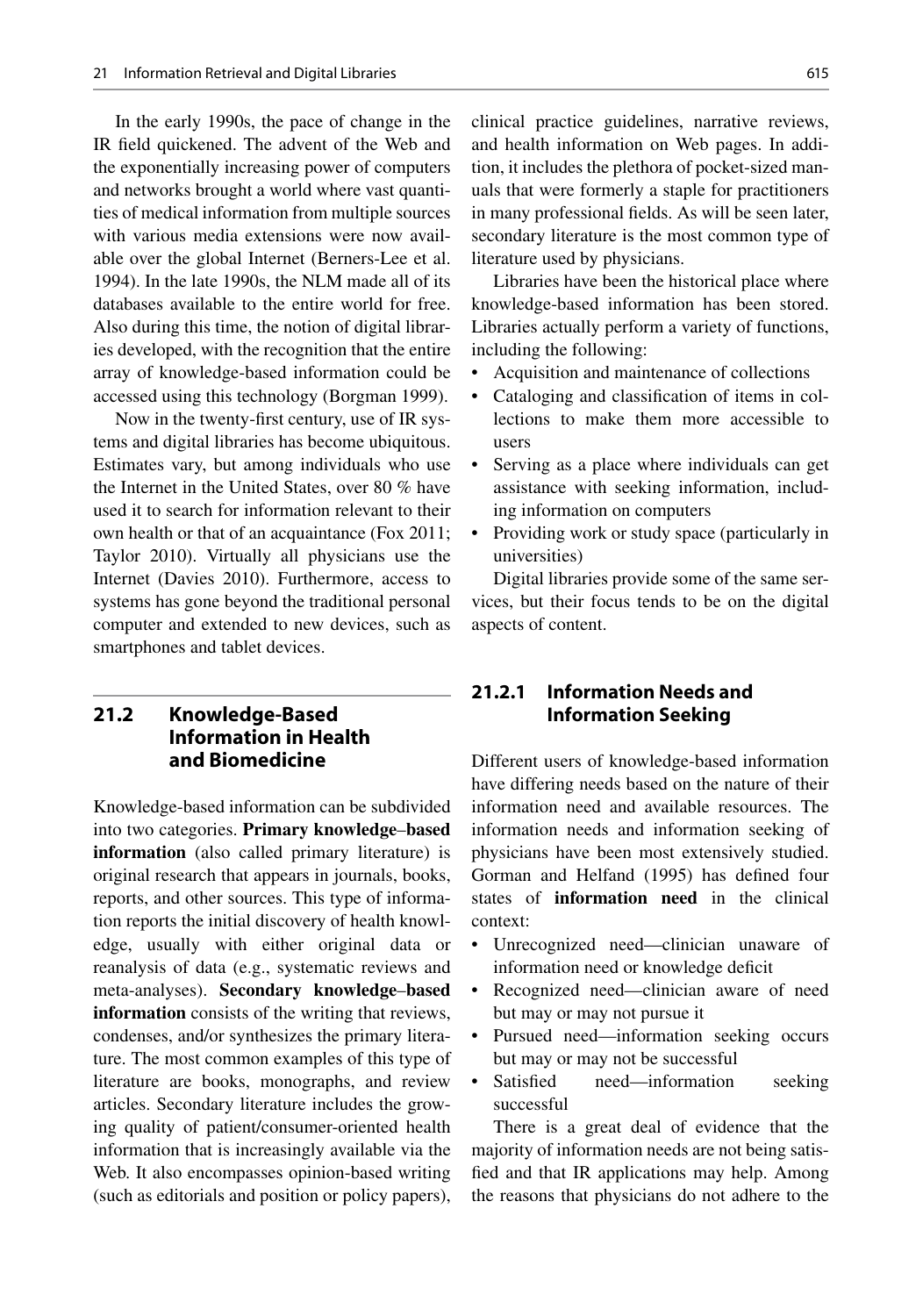most up-to-date clinical practices is that they often do not recognize that their knowledge is incomplete. While this is not the only reason for such practices, the evidence is compelling. For example, physicians do not provide patients with most up-to-date care (McGlynn et al. 2003), do not adhere to established guidelines (Diamond and Kaul 2008), and vary widely in how they provide care (Wennberg 2010).

When physicians recognize an information need, they are likely to pursue only a minority of unanswered questions. A variety of studies over several decades have demonstrated that physicians in practice have unmet information on the order of two questions for every three patients seen and only pursue answers for about 30 % of these questions (Covell et al. 1985; Ely et al. 1999; Gorman and Helfand 1995). When answers to questions are actually pursued, these studies showed that the most frequent source for answers to questions was colleagues, followed by paperbased textbooks. Therefore, it is not surprising that barriers to satisfying information needs remain (Ely et al. 2002). Physicians use electronic sources more now than were measured in these earlier studies, with the widespread use of the **electronic health record** (**EHR**) as well as ubiquity of portable smartphones and tablets. One possible approach to lowering the barrier to knowledge-based information is to link it more directly with the context of the patient in the EHR (Cimino and delFiol 2007).

The information needs of other users are less well-studied. For consumers, ongoing surveys find about 80 % of all Internet users have searched for personal health information (Fox 2011; Taylor 2010). About 4.5 % of all queries to Web search engines are health-related (Eysenbach and Kohler 2004). The most common type of search focuses on a specific disease or medical problem (66 % of all who have searched), followed by a specific medical treatment or procedure (56 %). Consumers also use the Web to search for physicians, health care institutions, and health insurance. Less studied are the information needs of researchers, but one recurrent finding is the idiosyncratic nature of their use of IR and other systems (Bartlett and Toms 2005).

#### **21.2.2 Changes in Publishing**

The Internet and the Web have had a profound impact on the publishing of knowledge-based information. The technical impediments to electronic publishing of journals have been overcome, such that virtually all scientific journals are published electronically now. A modern Internet connection is sufficient to deliver most of the content of journals. Indeed, a near-turnkey solution is already offered through Highwire Press,<sup>[1](#page-3-0)</sup> a spin-off from Stanford University, which has an infrastructure that supports the tasks of journal publishing, from content preparation to searching and archiving.

There is great enthusiasm for electronic availability of journals, as evidenced by the growing number of titles to which libraries provide access. When available in electronic form, journal content is easier and more convenient to access. Furthermore, since most scientists have the desire for widespread dissemination of their work, they have incentive for their papers to be available electronically. Not only is there the increased convenience of redistributing reprints, but research has found that freely available on the Web have a higher likelihood of being cited by other papers than those that are not (Eysenbach 2006; Lawrence 2001; Moed 2007). As citations are important to authors for academic promotion and grant funding, authors have incentive to maximize the accessibility of their published work.

The technical challenges to electronic scholarly publication have been replaced by economic and political ones (Hersh and Rindfleisch 2000; Sox 2009). Printing and mailing, tasks no longer needed in electronic publishing, comprised a significant part of the "added value" from publishers of journals. There is still however value added by publishers, such as hiring and managing editorial staff to produce the journals, and managing the peer review process. Even if publishing companies, as they currently exist today, were to vanish, there would still be some cost to the production of journals. Thus, while the cost of producing

<span id="page-3-0"></span><sup>1</sup>[www.highwire.org](http://www.highwire.org/ )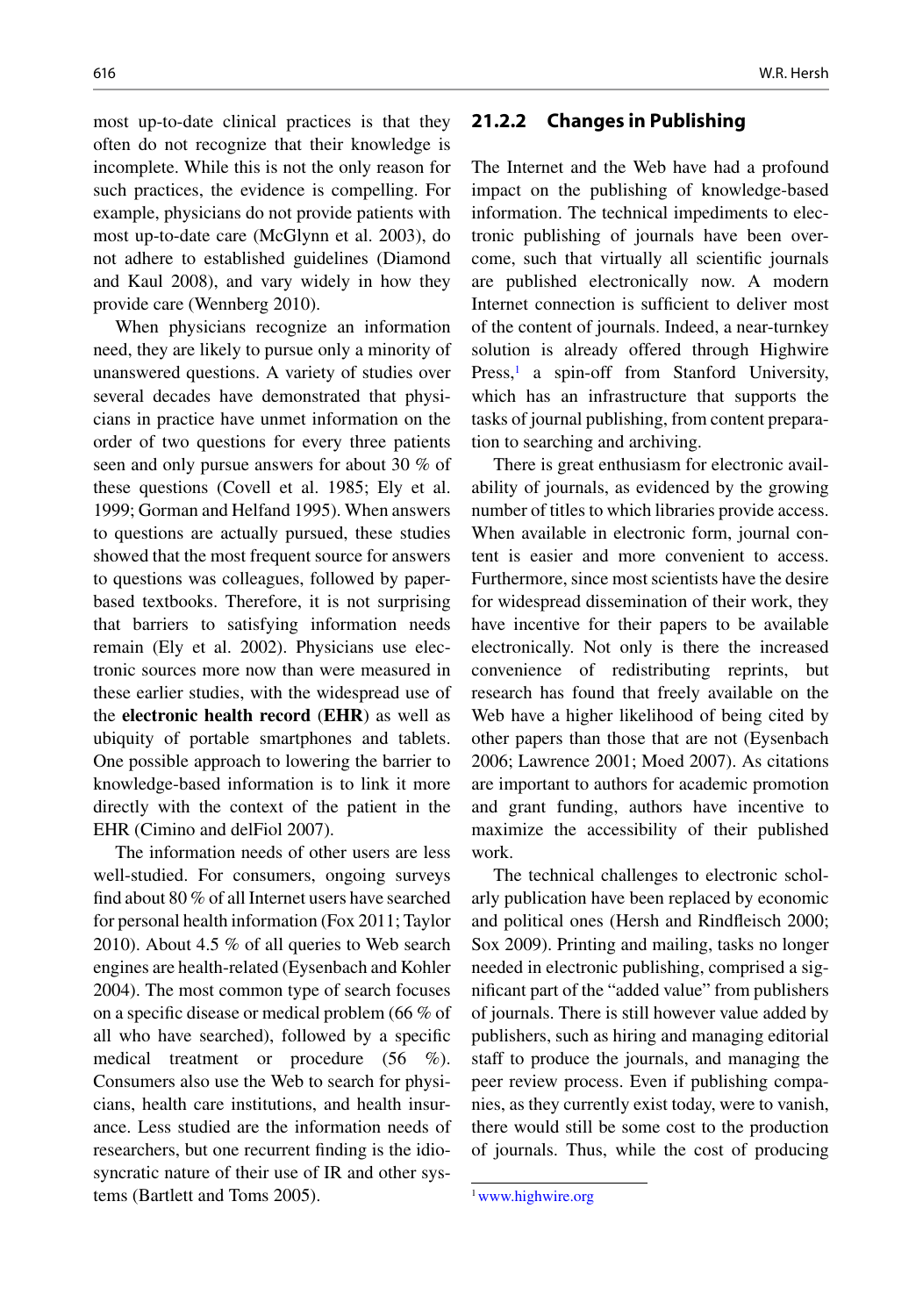journals electronically is likely to be less, it is not zero, and even if journal content is distributed "free," someone has to pay the production costs. The economic issue in electronic publishing, then, is who is going to pay for the production of journals (Sox 2009). This introduces some political issues as well. One of them centers around the concern that much research is publicly funded through grants from federal agencies such as the National Institutes of Health (NIH) and the National Science Foundation (NSF). In the current system, especially in the biomedical sciences (and to a lesser extent in other sciences), researchers turn over the copyright of their publications to journal publishers. The political concern is that the public funds the research and the universities carry it out, but individuals and libraries then must buy it back from the publishers to whom they willingly cede the copyright. This problem is exacerbated by the general decline in funding for libraries.

Some proposed models of "open access" scholarly publishing keep the archive of science freely available (Albert 2006; Björk et al. 2010). The basic principle of open access publishing is that authors and/or their institutions pay the cost of production of manuscripts up front after they are accepted through a peer review process. After the paper is published, it becomes freely available on the Web. Since most research is usually funded by grants, the cost of open access publishing should be included in grant budgets. The uptake of publishers adhering to the open access model has been modest, with the most prominent being **Biomed Central** (**BMC**) [2](#page-4-0) and the **Public Library of Science** (**PLoS**) [3](#page-4-1) .

Another model that has emerged is **PubMed Central** (**PMC**, pubmedcentral.gov). PMC is a repository of life science research that provides free access while allowing publishers to maintain copyright and even optionally keep the papers housed on their own servers. A lag time of up to 6 months is allowed so that journals can reap the revenue that comes with initial publication. The

National Institutes of Health  $(NIH)^4$  now requires all research funded by its grants to be submitted to PMC, either in the form published by publishers or as a PDF of the last manuscript prior to journal acceptance.<sup>5</sup> Publishers have expressed concern that copyrights give journals more control over the integrity of the papers they publish (Drazen and Curfman 2004). An alternative approach, advocated by non-commercial (professional society) publishers is the **Washington DC**  Principles for Free Access to Science,<sup>[6](#page-4-4)</sup> which advocates:

- • Reinvestment of revenues in support of science.
- Use of open archives such as PMC as allowed by business constraints.
- • Commitment to some free publication, access by low-income countries, and no charges to publish.

## **21.2.3 Quality of Information**

The growth of the Internet and the Web has led to another concern, which is the quality of information available. A large fraction of Web-based health information is aimed at nonprofessional audiences. Many laud this development as empowering those most directly affected by health care—those who consume it (Eysenbach et al. 1999). Others express concern about patients misunderstanding or being purposely misled by incorrect or inappropriately interpreted information (Jadad 1999). Some clinicians also lament the time required to go through stacks of printouts downloaded by patients and brought to the office. The Web is inherently democratic, allowing anyone to post information. This is an asset in a democratic society like that of the United States. However, it is potentially at odds with the operation of a professional field, particularly one like health care, where practitioners are ethically bound and legally required to adhere to the highest standard of

<span id="page-4-0"></span><sup>2</sup>[www.biomedcentral.com](http://www.biomedcentral.com/ )

<span id="page-4-1"></span><sup>3</sup>[www.plos.org](http://www.plos.org/ )

<span id="page-4-2"></span><sup>4</sup>[www.nih.gov](http://www.nih.gov/ )

<span id="page-4-3"></span><sup>5</sup>[www.publicaccess.nih.gov](http://www.publicaccess.nih.gov/ )

<span id="page-4-4"></span><sup>6</sup>[www.dcprinciples.org](http://www.dcprinciples.org/ )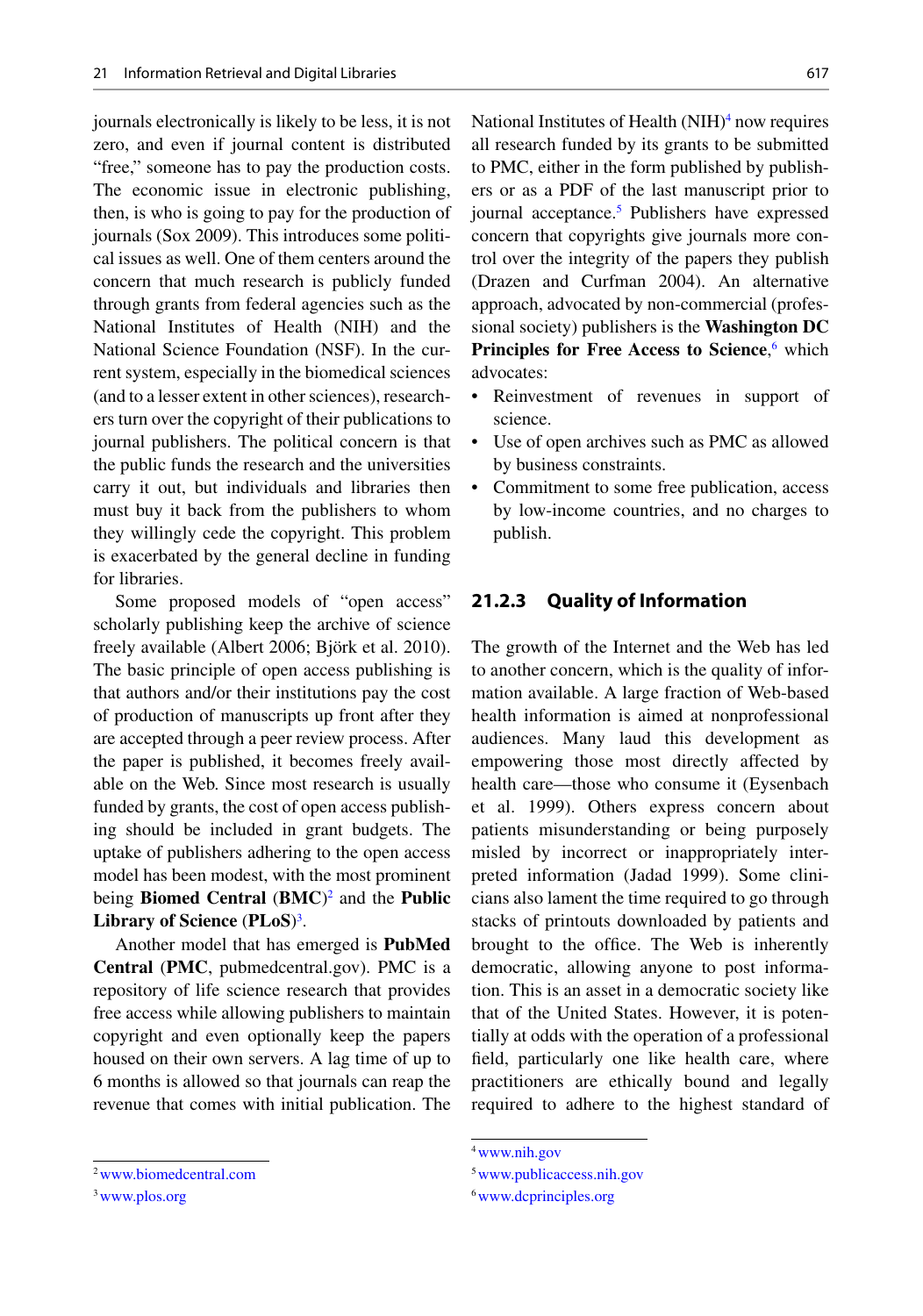care. Thus, a major concern with health information on the Web is the presence of inaccurate or out-of-date information. Although research in this area has declined, one **systematic review** of studies assessing the quality of health information found that 55 of 79 studies came to the conclusion that quality of information was a problem (Eysenbach et al. 2002).

The impact of poor-quality information is unclear. People have been harmed by incorrect and misleading health information since time immemorial. One well-known self-help expert has argued that patients and consumers actually are savvy enough to understand the limits of quality of information on the Web. This view holds that patients and consumers should be trusted to discern quality using their own abilities to consult different sources of information and to communicate with health care practitioners and with others who share their condition(s) (Ferguson 2002). Indeed, the ideal situation may be a partnership among patients and their health care practitioners, as it has been shown that patients desire that their practitioners be the primary source of recommendations for online information (Tang et al. 1997).

This concern about quality of information has led a number of individuals and organizations to develop guidelines for assessing the quality of health information. These guidelines usually have explicit criteria for a Web page that a reader can apply to determine whether a potential source of information has attributes consistent with high quality. One of the earliest and most widely quoted set of criteria was published in JAMA (Silberg et al. 1997). These criteria stated that Web pages should contain the name, affiliation, and credentials of the author; references to the claims made; explicit listing of any perceived or real conflict of interest; and date of most recent update. Another early set of criteria was the **Health on the Net** (HON) codes,<sup>7</sup> a set of voluntary codes of conduct for health-related Web sites. Sites that adhere to the HON codes can display the HON logo. Another approach to insuring Web site quality is accreditation by a third party.

**URAC** (formerly, the Utilization Review Accreditation Commission) has a process for such accreditation.<sup>[8](#page-5-1)</sup> The URAC standards cover six general issues: health content editorial process, disclosure of financial relationships, linking to other Web sites, privacy and security, consumer complaint mechanisms, and internal processes required to maintain quality over time.

## **21.2.4 Evidence-Based Medicine**

The growing quantity of clinical information available in IR systems and digital libraries requires new approaches to select that which is best to use for clinical decisions. The philosophy guiding this approach is **evidence**-**based medicine** (EBM), which can be viewed a set of tools to inform clinical decision making. It allows clinical experience ("art") to be integrated with best clinical science (Haynes et al. 2002). Also, EBM makes the medical literature more clinically applicable and relevant. In addition, it requires the user to be facile with computers and IR systems. There are many well-known books and Web resources for EBM, with the original textbook now in a fourth edition (Straus et al. 2005). The process of EBM involves three general steps:

- Phrasing a clinical question that is pertinent and answerable.
- • Identifying evidence (studies in articles) that address the question.
- • Critically appraising the evidence to determine whether it applies to the patient.

<span id="page-5-1"></span>The phrasing of the clinical question is an often-overlooked portion of the EBM process. There are two general types of clinical question: background questions and foreground questions (Straus et al. 2005). **Background questions** ask for general knowledge about a disorder, whereas **foreground questions** ask for knowledge about managing patients with a disorder. Background questions are generally best answered with textbooks and classical review articles, whereas foreground questions are answered using EBM

<span id="page-5-0"></span>7[www.hon.ch](http://www.hon.ch/ )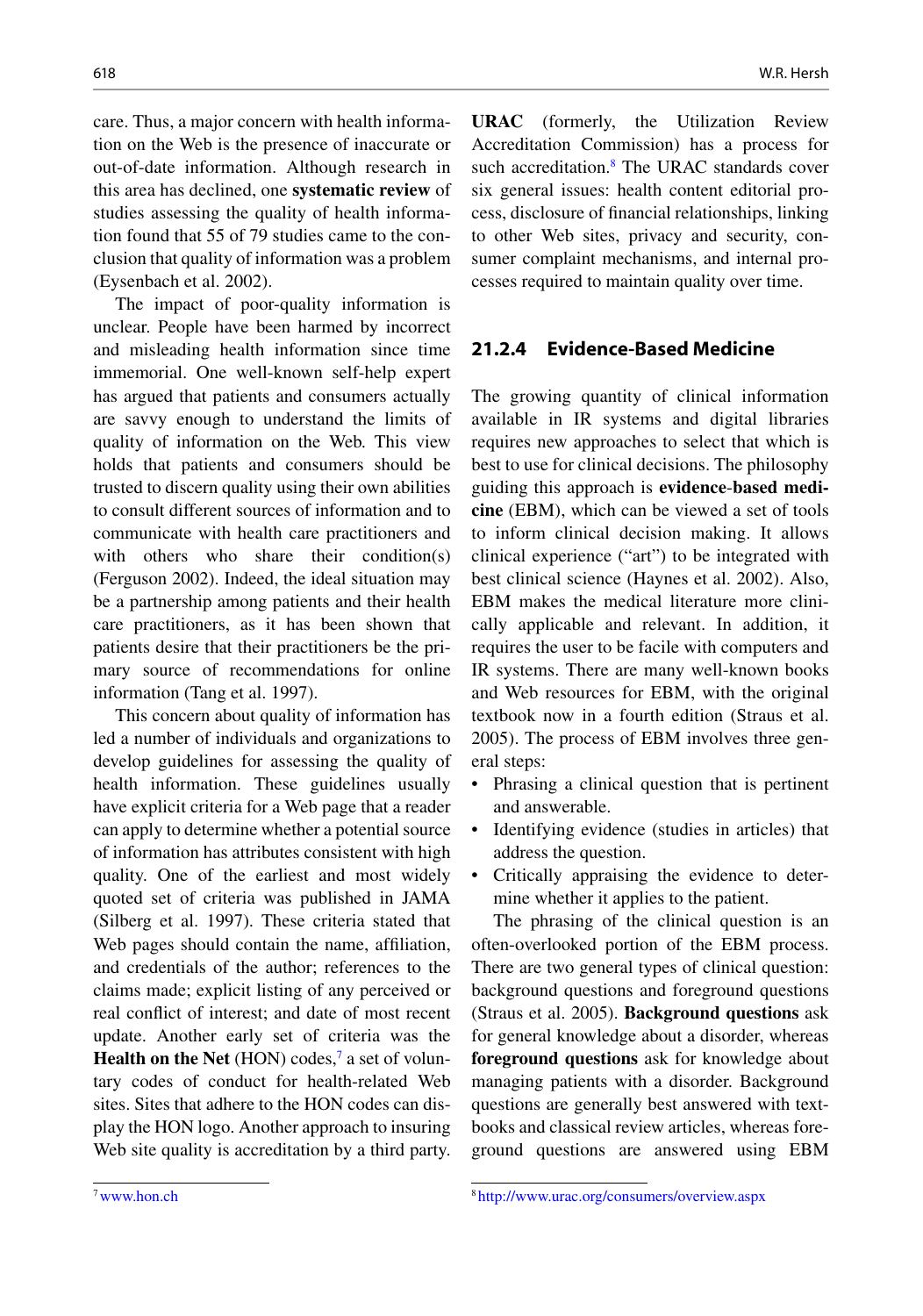techniques. There are four major foreground question categories:

- Therapy (or intervention)—benefit of treatment or prevention.
- Diagnosis—test diagnosing disease.
- Harm—detrimental health effects of a disease, environmental exposure (natural or manmade), or medical intervention.
- Prognosis—outcome of disease course.

Identifying evidence involves selecting the best evidence for a given type of question. EBM proponents advocate, for example, that randomized controlled trials or a meta-analysis that combines multiple trials provide the best evidence for or against particular health care interventions. Likewise, diagnostic test accuracy is best assessed with comparison to a known gold standard in an appropriate spectrum of patients to whom the test will be applied (see Chap. [3\)](http://dx.doi.org/10.1007/978-1-4471-4474-8_3). Questions of harm can be answered by randomized controlled trials when it is ethical to do so; otherwise they are best answered with observational case control or cohort studies. There are checklists of attributes for these different types of studies that allow their critical appraisal and applicability to a given patient in the EBM resources described above.

The original approach to EBM has evolved over time, with less emphasis on critically appraising original evidence and more on synthesized evidence being made readily available to clinicians, usually through electronic sources, including clinical decision support systems (see Chap. [22,](http://dx.doi.org/10.1007/978-1-4471-4474-8_22) DiCenso et al. 2009; Hersh 1999). There have also been a number of criticisms of EBM, as summarized by Cohen et al. (2004).

# <span id="page-6-3"></span>**21.3 Content of Knowledge-Based Information Resources**

The previous sections of this chapter have described some of the issues and concerns surrounding the production and use of knowledge-based information in biomedicine. It is useful to classify the information to gain a better understanding of its structure and function. In this section, we classify

content into bibliographic, full-text, annotated, and aggregated categories, although some content does not neatly fit within them.

### **21.3.1 Bibliographic Content**

The first category consists of **bibliographic content**. It includes what was for decades the mainstay of IR systems: **literature reference databases**. Also called **bibliographic databases**, this content consists of citations or pointers to the medical literature (i.e., journal articles). The best-known and most widely used biomedical bibliographic database is **MEDLINE**, which contains bibliographic references to all of the biomedical articles, editorials, and letters to the editors in approximately 5,000 scientific journals. The journals are chosen for inclusion by an advisory committee of subject experts convened by NIH. At present, about 700,000 references are added to MEDLINE yearly. It contained over 22 million references by the end of 2012.

The current MEDLINE record contains up to 49 fields. A clinician may be interested in just a handful of these fields, such as the title, abstract, and indexing terms. But other fields contain specific information that may be of great importance to other audiences. For example, a genome researcher might be highly interested in the Supplementary Information (SI) field to link to genomic databases. Even the clinician may, however, derive benefit from some of the other fields. For example, the Publication Type (PT) field can help in the application of EBM, such as when one is searching for a practice guideline or a randomized controlled trial. MEDLINE is accessible by many means and available without charge via the **PubMed** system (pubmed.gov), produced by the **National Center for Biotechnology Information**  $(NCBI)$ <sup>[9](#page-6-0)</sup> of the NLM. A number of other information vendors, such as Ovid Technologies<sup>10</sup> and Aries Systems,<sup>11</sup> license the content of MEDLINE and other databases and

<span id="page-6-0"></span><sup>9</sup>[www.ncbi.nlm.nih.gov](http://www.ncbi.nlm.nih.gov/ )

<span id="page-6-1"></span><sup>&</sup>lt;sup>10</sup>[www.ovid.com](http://www.ovid.com/ )

<span id="page-6-2"></span><sup>11</sup>[www.ariessys.com](http://www.ariessys.com/ )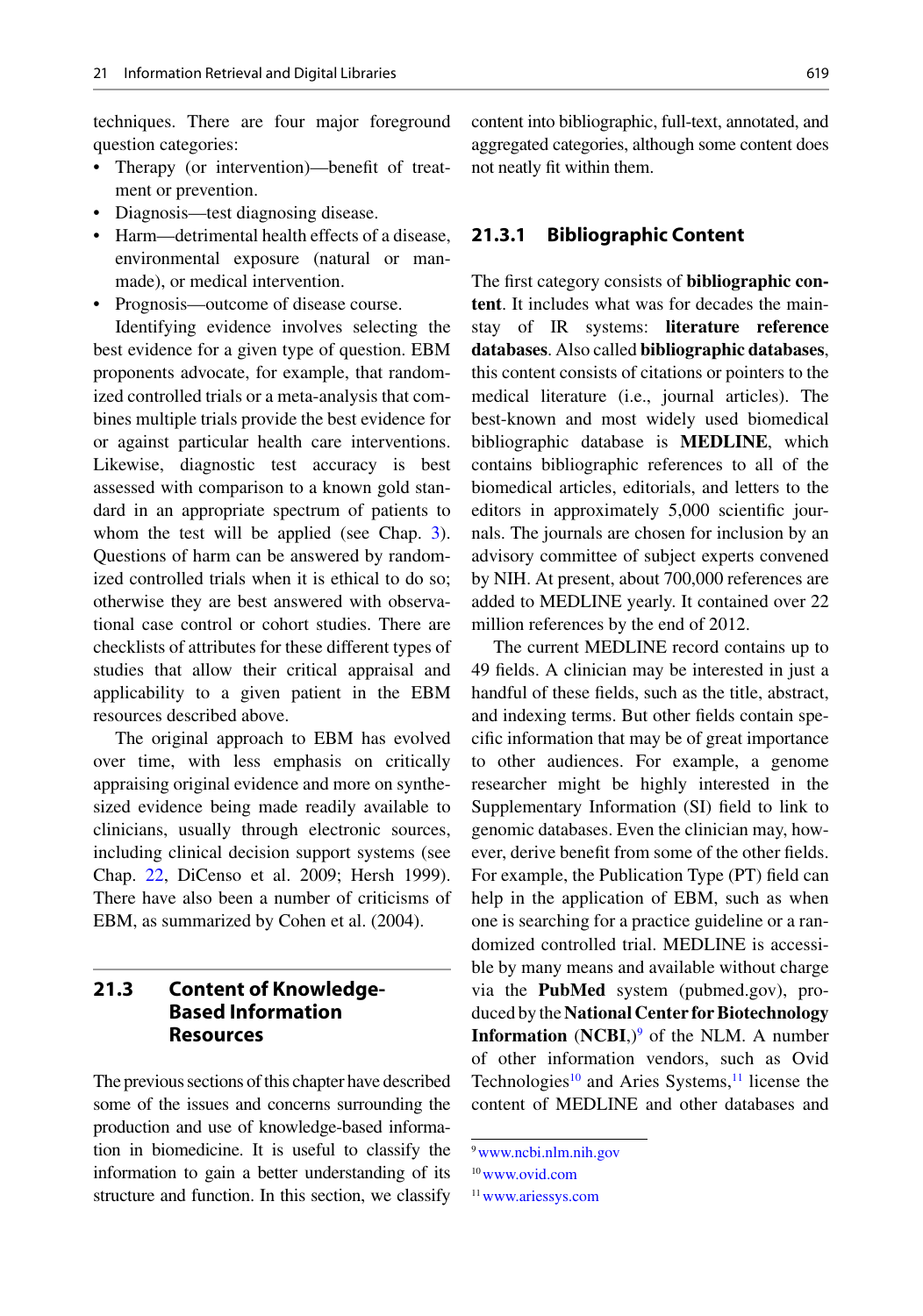provide value-added services that can be accessed for a fee by individuals and institutions.

MEDLINE is only one of many databases produced by the NLM. Other more specialized databases are also available, covering topics from AIDS to space medicine and toxicology. There are several non-NLM bibliographic databases that tend to be more focused on subjects or resource types. The major non-NLM database for the nursing field is the **Cumulative Index to Nursing and Allied Health Literature** (CINAHL, CINAHL Information Systems), $\frac{12}{12}$  which covers nursing and allied health literature, including physical therapy, occupational therapy, laboratory technology, health education, physician assistants, and medical records.

Another well-known bibliographic databases is **EMBASE**, [13](#page-7-1) which is sometimes referred to as the "European MEDLINE." It contains over 24 million records and covers many of the same medical journals as MEDLINE but with a more international focus, including more non-Englishlanguage journals. These journals are often important for those carrying out meta-analyses and systematic reviews, which need access to all the studies done across the world.

A second, more modern type of bibliographic content is the **Web catalog**. There are increasing numbers of such catalogs, which consist of Web pages containing mainly links to other Web pages and sites. It should be noted that there is a blurry distinction between Web catalogs and aggregations (the fourth category; see Sects. [21.3](#page-6-3) and [21.4](#page-11-0), below). In general, the former contain only links to other pages and sites, while the latter include actual content that is highly integrated with other resources. Some well-known Web catalogs include:

- HealthFinder (healthfinder.gov)—consumeroriented health information maintained by the Office of Disease Prevention and Health Promotion of the U.S. Department of Health and Human Services.
- HON Select<sup>14</sup> —a European catalog of qualityfiltered, clinician-oriented Web content from the HON foundation.
- Translating Research into Practice  $(TRIP)^{15}$ —a database of content deemed to meet high standards of EBM.
- Open Directory<sup>16</sup> —a general Web catalog that has significant health content.

Another more modern bibliographic resource is the **National Guidelines Clearinghouse** (**NGC**)[17.](#page-7-5) Produced by the Agency for Health care Research and Quality (AHRQ), it contains exhaustive information about clinical practice guidelines. Some of the guidelines produced are freely available, published electronically and/or on paper. Others are proprietary, in which case a link is provided to a location at which the guideline can be ordered or purchased. The overall goal of the NGC is to make evidence-based clinical practice guidelines and related abstract, summary, and comparison materials widely available to health care and other professionals.

A final kind of bibliographic-like content consists of **RSS feeds** (originally RDF Site Summary, often dubbed "Really Simple Syndication"), which are short summaries of Web content, typically news, journal articles, blog postings, and other content. Users set up an RSS aggregator, which can be though a Web browser, email client, or standalone software, configured for the RSS feed desired, with an option to add a filter for specific content. There are two versions of RSS (1.0 and 2.0) but both provide:

- Title—name of item
- Link—URL to content
- • Description—a brief description of the content

### **21.3.2 Full-text Content**

The second type of content is **full**-**text content**. A large component of this content consists of the online versions of books and periodicals. As already noted, most traditionally paper-based medical literature, from textbooks to journals, is now available electronically. The electronic versions

<span id="page-7-0"></span><sup>12</sup> [http://www.ebscohost.com/cinahl/](http://www.ebscohost.com/cinahl/ )

<span id="page-7-1"></span><sup>13</sup>[www.embase.com](http://www.embase.com/ )

<span id="page-7-2"></span><sup>&</sup>lt;sup>14</sup> [www.hon.ch/HONselect](http://www.hon.ch/HONselect )

<span id="page-7-3"></span><sup>15</sup>[www.tripdatabase.com](http://www.tripdatabase.com/ )

<span id="page-7-4"></span><sup>&</sup>lt;sup>16</sup>[www.dmoz.org](http://www.dmoz.org/ )

<span id="page-7-5"></span><sup>&</sup>lt;sup>17</sup>[www.guideline.gov](http://www.guideline.gov/ )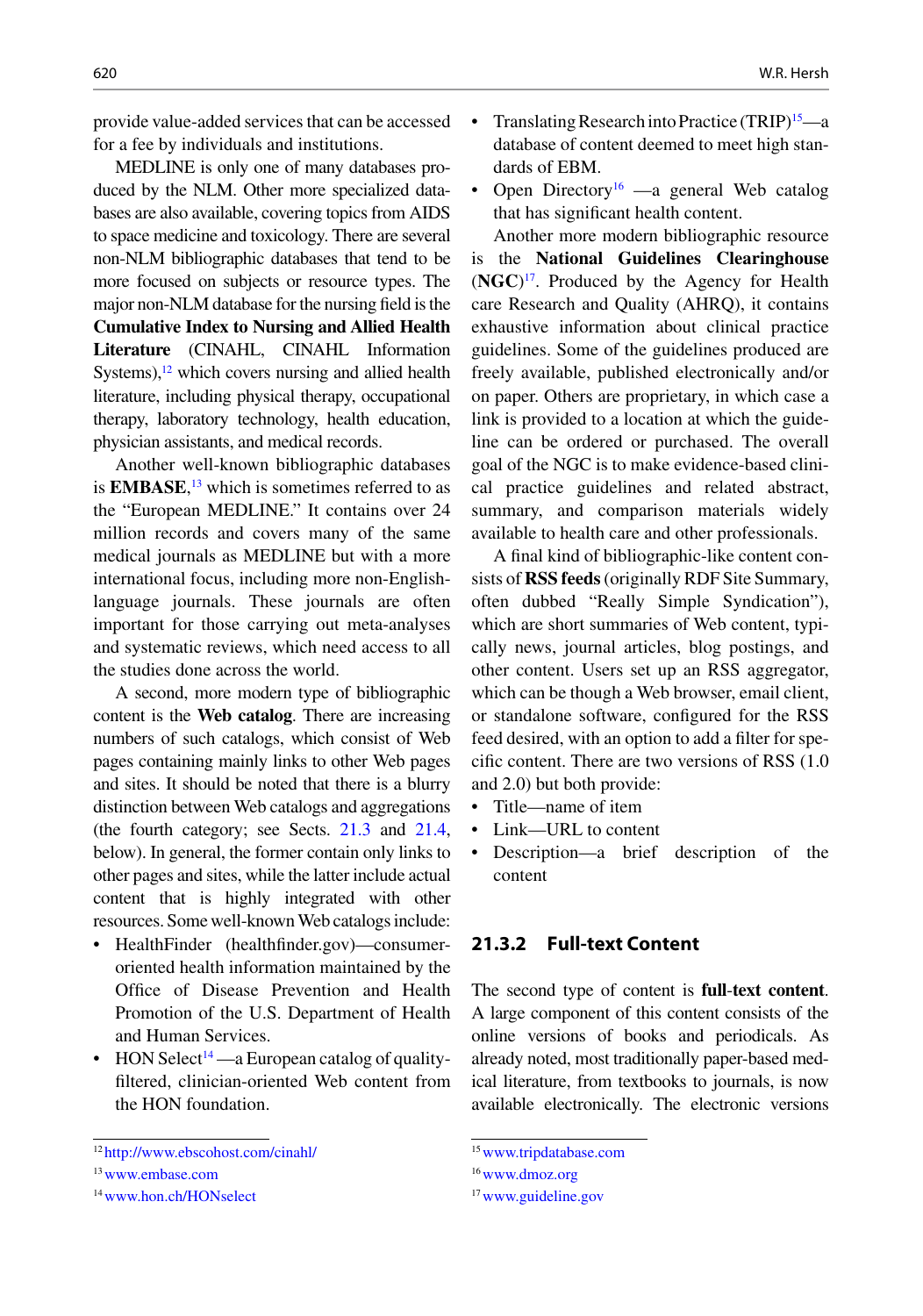may be enhanced by measures ranging from the provision of supplemental data in a journal article to linkages and multimedia content in a textbook. The final component of this category is the Web site. Admittedly, the diversity of information on Web sites is enormous, and sites may include every other type of content described in this chapter. However, in the context of this category, "Web site" refers to the vast number of static and dynamic Web pages at a discrete Web location.

Electronic publication of journals allows additional features not possible in the print world. Journal editors often clash with authors over the length of published papers (editors want them short for readability whereas authors want them long to be able to present all ideas and results). To address this situation, the British Medical Journal (BMJ) initiated an **electronic**-**long**, **paper**-**short** (**ELPS**) system that provides on the Web site supplemental material that did not appear in the print version of the journal. Journal Web sites can provide supplementary data of results, images, and even raw data. A journal Web site also allows more dialog about articles than could be published in a "Letters to the Editor" section of a print journal. Electronic publication also allows true bibliographic linkages, both to other full-text articles and to the MEDLINE record.

The Web also allows linkage directly from bibliographic databases to full text. PubMed maintains a field for the Web address of the full-text paper. This linkage is active when the PubMed record is displayed, but users may be met by a password screen if the article is not available for free. Many sites allow both access to subscribers or a pay-per-view facility. Many academic organizations now maintain large numbers of subscriptions to journals available to faculty, staff, and students. Other publishers, such as Ovid and MD Consult, $^{18}$  provide access within their own password-protected interfaces to articles from journals that they have licensed for use in their systems.

The most common secondary literature source is traditional textbooks, an increasing number of which are available in computer form. A common approach with textbooks is bundling them,

Electronic textbooks offer additional features beyond text from the print version. While many print textbooks do feature high-quality images, electronic versions offer the ability to have more pictures and illustrations. They also have the ability to use sound and video, although few do at this time. As with full-text journals, electronic textbooks can link to other resources, including journal references and the full articles. Many Web-based textbook sites also provide access to continuing education self-assessment questions and medical news. Finally, electronic textbooks let authors and publishers provide more frequent updates of the information than is allowed by the usual cycle of print editions, where new versions come out only every 2–5 years.

As noted above, Web sites are another form of full-text information. Probably the most effective provider of Web-based health information is the U.S. government. Not only do they produce bibliographic databases, but the NLM, AHRQ, the National Cancer Institute (NCI), Centers for Disease Control (CDC), and others have also been innovative in providing comprehensive fulltext information for health care providers and consumers. One example is the popular CDC Travel site. $22$  Some of these will be described later as aggregations, since they provide many different types of resources.

sometimes with linkages across the bundled texts. An early bundler of textbooks was Stat!-Ref (Teton Data Systems)<sup>19</sup> that, like many, began as a CD-ROM product and then moved to the Web. Stat!-Ref offers over 30 textbooks. Most other publishers have similar aggregated their libraries of textbooks and other content. Another collection of textbooks is the NCBI Bookshelf, which contains many volumes on biomedical research topics.<sup>20</sup> A separate book on the NCBI Web site is Online Mendelian Inheritance in Man  $(OMIM)^{21}$ , which is continually updated with new information about the genomic causes of human disease.

<span id="page-8-1"></span><sup>19</sup>[www.statref.com](http://www.statref.com/ )

<span id="page-8-2"></span><sup>&</sup>lt;sup>20</sup> [http://www.ncbi.nlm.nih.gov/entrez/query.](http://www.ncbi.nlm.nih.gov/entrez/query.fcgi?db=Books ) [fcgi?db=Books](http://www.ncbi.nlm.nih.gov/entrez/query.fcgi?db=Books )

<span id="page-8-3"></span><sup>21</sup> [http://www.ncbi.nlm.nih.gov/omim](http://www.ncbi.nlm.nih.gov/omim )

<span id="page-8-4"></span><sup>22</sup> [http://www.cdc.gov/travel/](http://www.cdc.gov/travel/ )

<span id="page-8-0"></span><sup>18</sup>[www.mdconsult.com](http://www.mdconsult.com/ )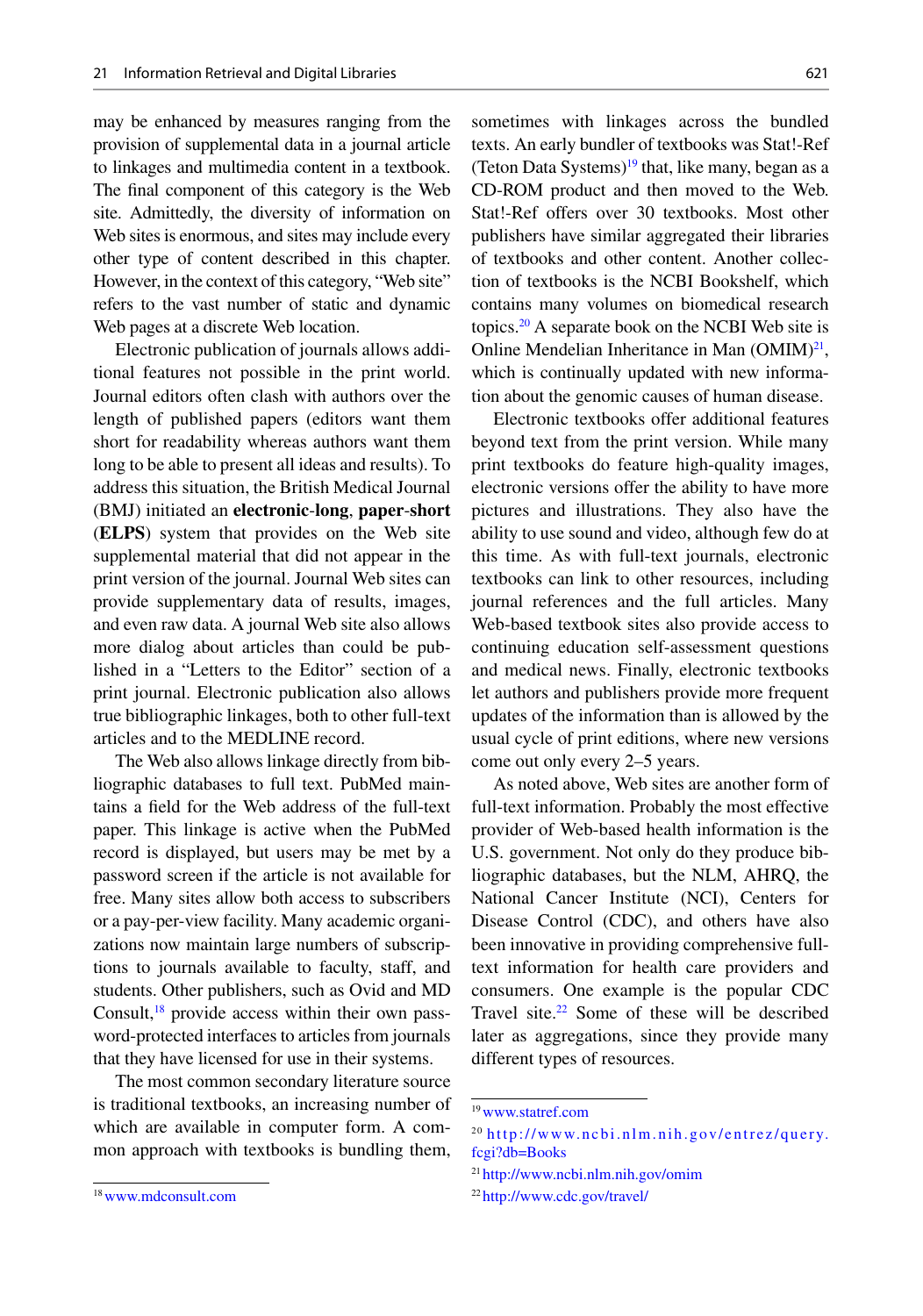A large number of commercial biomedical and health Web sites have emerged in recent years. On the consumer side, they include more than just collections of text; they also include interaction with experts, online stores, and catalogs of links to other sites. Among the best known of these are Intelihealth<sup>23</sup> and NetWellness.<sup>24</sup> There are also Web sites, either from medical societies or companies, that provide information geared toward health care providers, typically overviews of diseases, their diagnosis, and treatment; medical news and other resources for providers are often offered as well.

Other sources of on-line health-related content include encyclopedias, the so-called "**body of knowledge**" (BOK; the complete set of concepts, terms and activities that make up a professional domain), and **Weblogs** or **blogs**. A well-known online encyclopedia with a great deal of health-related information is Wikipedia,[25](#page-9-2) which features a distributed authorship process whose content has been found to reliable (Giles 2005; Nicholson 2006) and frequently shows up near the top in health-related Web searches (Laurent and Vickers 2009). A growing number of organizations have a body of knowledge, such as the **American Health Information Management Association** (**AHIMA**).[26](#page-9-3) Blogs tend to carry a stream of consciousness but often high-quality information is posted within them.

### **21.3.3 Annotated Content**

The third category consists of **annotated content**. These resources are usually not stored as freestanding Web pages but instead are often housed in **database management systems**. This content can be further subcategorized into discrete information types:

Image databases—collections of images from radiology, pathology, and other areas

- Genomics databases—information from gene sequencing, protein characterization, and other genomic research
- • **Citation databases**—bibliographic linkages of scientific literature
- • **EBM databases**—highly structured collections of clinical evidence
- Other databases—miscellaneous other collections

A great number of biomedical image databases are available on the Web. These include:

- Visible  $\text{Human}^{27}$
- $BrichamRad<sup>28</sup>$
- WebPath<sup>[29](#page-9-6)</sup>
- Pathology Education Instructional Resource  $(PEIR)^{30}$
- $Der mIS<sup>31</sup>$  $Der mIS<sup>31</sup>$  $Der mIS<sup>31</sup>$
- VisualD $X^{32}$  $X^{32}$  $X^{32}$

Many genomics databases are available on the Web. The first issue each year of the journal *Nucleic Acids Research* (NAR) catalogs and describes these databases, and is now available by open access means (Galperin and Cochrane 2011). NAR also maintains an ongoing database of such databases, the Molecular Biology Database Collection.<sup>33</sup> Among the most important of these databases are those available from NCBI (Sayers et al. 2011). All their databases are linked among themselves, along with PubMed and OMIM, and are searchable via the **Entrez** system.<sup>34</sup> More details on the specific content of genomics databases is provided in Chap. [24](http://dx.doi.org/10.1007/978-1-4471-4474-8_24).

Citation databases provide linkages to articles that cite others across the scientific literature. The earliest citation databases were the Science Citation Index (SCI, Thomspon-Reuters) and Social Science Citation Index (SSCI, Thomspon-Reuters), which are now part of the larger Web of

- <span id="page-9-5"></span><sup>28</sup> [http://brighamrad.harvard.edu/](http://brighamrad.harvard.edu/ )
- <span id="page-9-7"></span><span id="page-9-6"></span><sup>29</sup> [http://library.med.utah.edu/WebPath/webpath.html](http://library.med.utah.edu/WebPath/webpath.html ) 30[www.peir.net](http://www.peir.net/ )
- <span id="page-9-8"></span><sup>31</sup> [www.dermis.net](http://www.dermis.net/ )
- <span id="page-9-9"></span> $32$  [www.visualdx.com](http://www.visualdx.com/ ) (requires a subscription fee)
- <span id="page-9-10"></span><sup>33</sup> [http://www.oxfordjournals.org/nar/database/a/](http://www.oxfordjournals.org/nar/database/a/ )
- <span id="page-9-11"></span>34[www.ncbi.nlm.nih.gov/Entrez](http://www.ncbi.nlm.nih.gov/Entrez )

<span id="page-9-0"></span><sup>23</sup>[www.intelihealth.com](http://www.intelihealth.com/ )

<span id="page-9-1"></span><sup>24</sup>[www.netwellness.com](http://www.netwellness.com/ )

<span id="page-9-2"></span><sup>25</sup>[www.wikipedia.org](http://www.wikipedia.org/ )

<span id="page-9-3"></span><sup>26</sup> [http://library.ahima.org/bok](http://library.ahima.org/bok )

<span id="page-9-4"></span><sup>27</sup> [http://www.nlm.nih.gov/research/visible/visible\\_](http://www.nlm.nih.gov/research/visible/visible_human.html ) [human.html](http://www.nlm.nih.gov/research/visible/visible_human.html )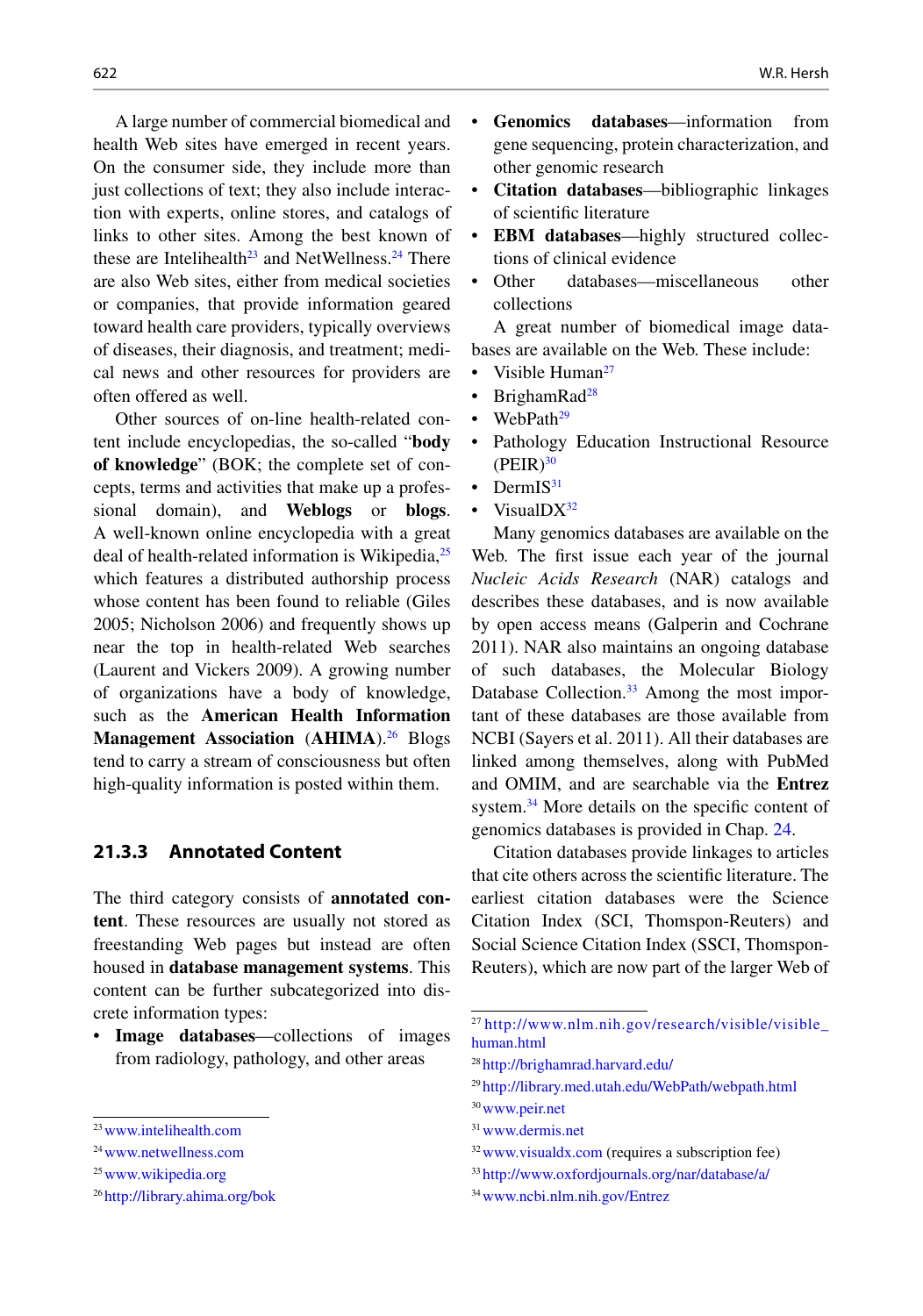Science. Two well-known bibliographic databases for biomedical and health topics that also have citation links include SCOPUS<sup>35</sup> and Google Scholar.<sup>36</sup> These three were recently compared for their features and coverage (Kulkarni et al. 2009). A final citation database of note is CiteSeer,<sup>37</sup> which focuses on computer and information science, including biomedical informatics.

EBM databases are devoted to providing annotated evidence-based information. Some examples (all available with through subscription fees) include:

- The Cochrane Database of Systematic Reviews—one of the original collections of systematic reviews<sup>38</sup>
- Clinical Evidence—an "evidence formulary"<sup>[39](#page-10-4)</sup>
- • Up-to-Date—content centered around clinical questions $40$
- InfoPOEMS—"patient-oriented evidence that matters"<sup>[41](#page-10-6)</sup>
- Physicians' Information and Education Resource (PIER)—"practice guidance statements" for which every test and treatment has associated ratings of the evidence to support the $m<sup>42</sup>$

There is a growing market for a related type of evidence-based content in the form of clinical decision support order sets, rules, and health/disease management templates. Publishers include EHR vendors whose systems employ this content as well as other vendors such as  $Zynx^{43}$  and Thomson-Reuters[.44](#page-10-9)

There are a variety of other annotated content. The ClinicalTrials.gov database began as a database of clinical trials sponsored by NIH. In recent years it has expanded its scope to be a registry of all clinical trials (DeAngelis et al. 2005; Laine et al. 2007) and to containing actual results of trials (Zarin et al. 2011). Another important database for researchers is NIH RePORTER,<sup>[45](#page-10-10)</sup> which is a database of all research funded by NIH.

#### **21.3.4 Aggregated Content**

The final category consists of **aggregations** of content from the first three categories. The distinction between this category and some of the highly linked types of content described above is admittedly blurry, but aggregations typically have a wide variety of different types of information serving the diverse needs of users. Aggregated content has been developed for all types of users from consumers to clinicians to scientists.

Probably the largest aggregated consumer information resource is **MedlinePlus**[46](#page-10-11) from the NLM. MedlinePlus includes all of the types of content previously described, aggregated for easy access to a given topic. MedlinePlus contains health topics, drug information, medical dictionaries, directories, and other resources. Each topic contains links to health information from the NIH and other sources deemed credible by its selectors. There are also links to current health news (updated daily), a medical encyclopedia, drug references, and directories, along with a preformed PubMed search related to the topic.

Aggregations of content have also been developed for clinicians. Most of the major publishers now aggregate all of their content in packages for clinicians. Another aggregated resource for clinicians is **Merck Medicus**, [47](#page-10-12) developed by the well-known publisher and pharmaceutical house, is available for free to all licensed U.S. physicians, and includes such well-known resources as Harrison's Online, MDConsult, and DXplain.

<span id="page-10-0"></span><sup>35</sup>[www.scopus.com](http://www.scopus.com/ )

<span id="page-10-1"></span><sup>36</sup> scholar.google.com

<span id="page-10-2"></span><sup>37</sup> [http://citeseerx.ist.psu.edu/](http://citeseerx.ist.psu.edu/ )

<span id="page-10-3"></span><sup>38</sup>[www.cochrane.org](http://www.cochrane.org/ )

<span id="page-10-4"></span><sup>&</sup>lt;sup>39</sup>[www.clinicalevidence.com](http://www.clinicalevidence.com/ )

<span id="page-10-5"></span><sup>40</sup>[www.uptodate.com](http://www.uptodate.com/ )

<span id="page-10-6"></span><sup>41</sup>[www.infopoems.com](http://www.infopoems.com/ )

<span id="page-10-7"></span><sup>42</sup>[www.pier.acponline.org](http://www.pier.acponline.org/ )

<span id="page-10-8"></span><sup>43</sup>[www.zynxhealth.com](http://www.zynxhealth.com/ )

<span id="page-10-9"></span><sup>44</sup>[www.thomsonreuters.com](http://www.thomsonreuters.com/ )

<span id="page-10-10"></span><sup>45</sup> [http://projectreporter.nih.gov/reporter.cfm](http://projectreporter.nih.gov/reporter.cfm )

<span id="page-10-11"></span><sup>46</sup>[www.medlineplus.gov](http://www.medlineplus.gov/ )

<span id="page-10-12"></span><sup>47</sup>[www.merckmedicus.com](http://www.merckmedicus.com/ )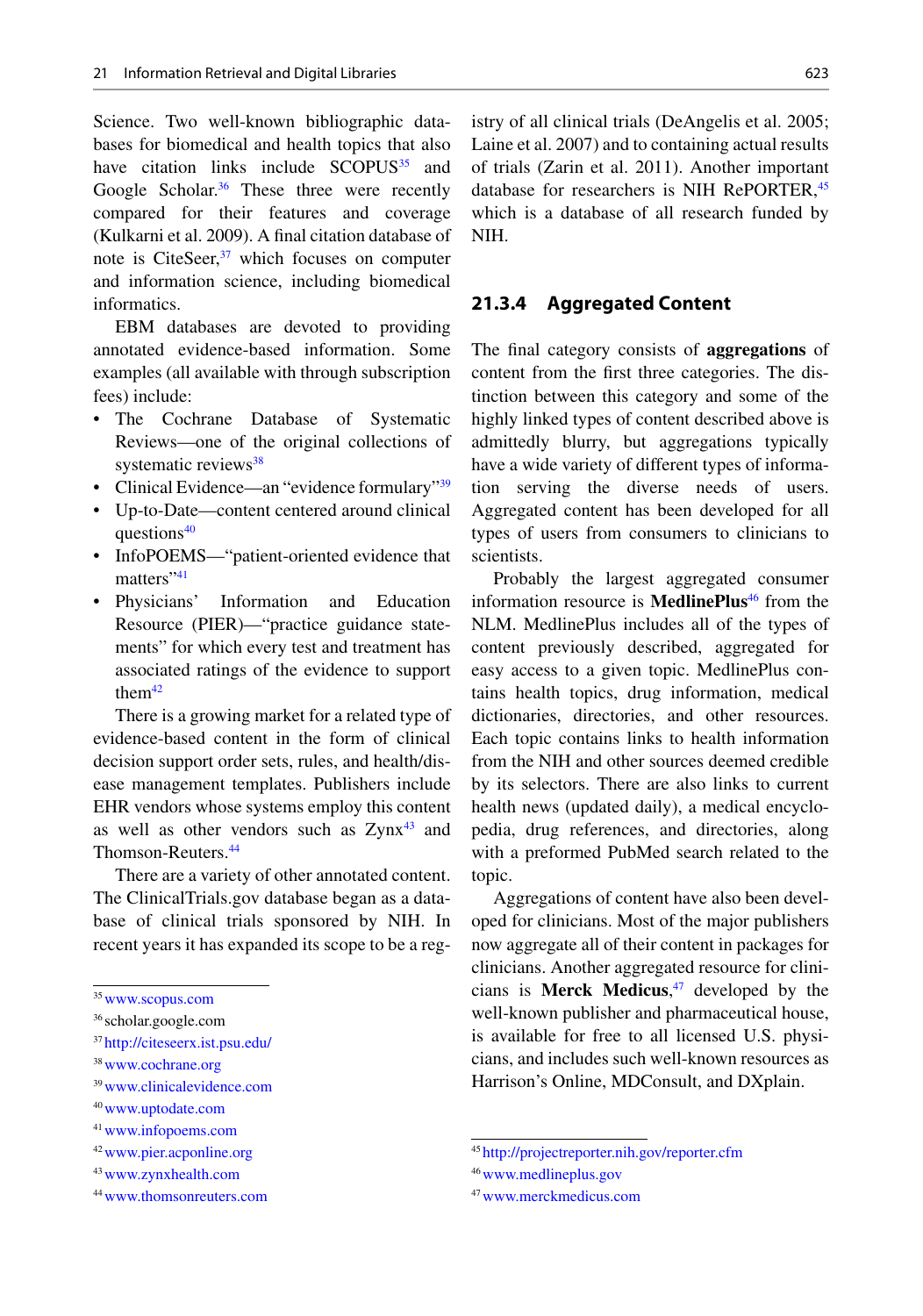Another well-known group of aggregations of content for genomics researchers is the **model organism databases**. These databases bring together bibliographic databases, full text, and databases of sequences, structure, and function for organisms whose genomic data have been highly characterized. One of the oldest and most developed model organism databases is the Mouse Genome Informatics resource.<sup>48</sup> More details are provided in Chap. [22.](http://dx.doi.org/10.1007/978-1-4471-4474-8_22)

## <span id="page-11-0"></span>**21.4 Indexing**

As noted at the beginning of the chapter, indexing is the process of assigning metadata to content to facilitate its retrieval. Most modern commercial content is indexed in two ways:

- 1. **Manual indexing**—where human indexers, usually using a controlled terminology, assign indexing terms and attributes to documents, often following a specific protocol.
- 2. **Automated indexing**—where computers make the indexing assignments, usually limited to breaking out each word in the document (or part of the document) as an indexing term.

Manual indexing is done most commonly with bibliographic databases and annotated content. In this age of proliferating electronic content, such as online textbooks, practice guidelines, and multimedia collections, manual indexing has become either too expensive or outright unfeasible for the quantity and diversity of material now available. Thus there are increasing numbers of databases that are indexed only by automated means. Before covering these types of indexing in detail, let us first discuss controlled terminologies.

## **21.4.1 Controlled Terminologies**

A **controlled terminology** contains a set of terms that can be applied to a task, such as indexing. When the terminology defines the terms, it is usually called a **vocabulary**. When it contains

variants or synonyms of terms, it is also called a **thesaurus**. Before discussing actual terminologies, it is useful to define some terms. A **concept** is an idea or object that exists in the world, such as the condition under which human blood pressure is elevated. A **term** is the actual string of one or more words that represent a concept, such as "Hypertension" or "High Blood Pressure". One of these string forms is the preferred or **canonical form**, such as "Hypertension" in the present example. When one or more terms can represent a concept, the different terms are called **synonyms**.

A controlled terminology usually contains a list of terms that are the canonical representations of the concepts. If it is athesaurus, it contains relationships between terms, which typically fall into three categories:

- **Hierarchical**—terms that are broader or narrower. The hierarchical organization not only provides an overview of the structure of a thesaurus but also can be used to enhance searching (e.g., MeSH tree explosions that add terms from an entire portion of the hierarchy to augment a search).
- **Synonym—terms that are synonyms, allowing** the indexer or searcher to express a concept in different words.
- **Related—terms that are not synonymous or** hierarchical but are somehow otherwise related. These usually remind the searcher of different but related terms that may enhance a search.

The MeSH terminology is used to manually index most of the databases produced by the NLM (Coletti and Bleich 2001). The latest version contains over 26,000 subject headings (the word MeSH uses for the canonical representation of its concepts). It also contains over 170,000 synonyms to those terms, which in MeSH jargon are called **entry terms**. In addition, MeSH contains the three types of relationships described in the previous paragraph:

- Hierarchical—MeSH is organized hierarchically into 16 trees, such as Diseases, Organisms, and Chemicals and Drugs
- Synonym—MeSH contains a vast number of entry terms, which are synonyms of the headings

<span id="page-11-1"></span><sup>48</sup>[www.informatics.jax.org](http://www.informatics.jax.org/ )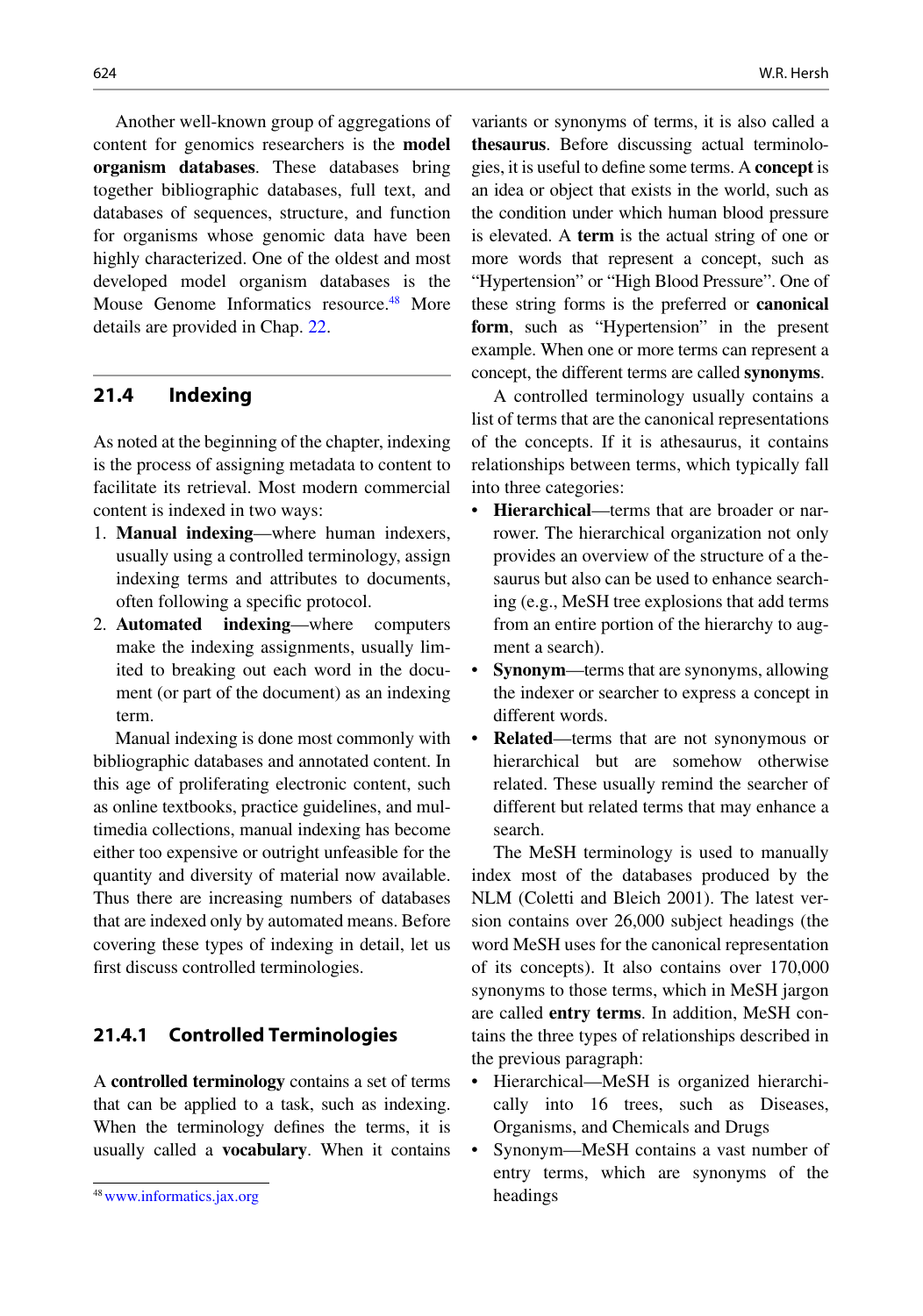<span id="page-12-2"></span>

• Related—terms that may be useful for searchers to add to their searches when appropriate are suggested for many headings

The MeSH terminology files, their associated data, and their supporting documentation are available on the NLM's MeSH Web site.<sup>49</sup> There is also a browser that facilitates exploration of the terminology.<sup>50</sup> Figure [21.2](#page-12-2) shows a slice through the MeSH hierarchy for "Hypertension" and related cardiovascular diseases in the C. Diseases tree.

There are features of MeSH designed to assist indexers in making documents more retrievable. One of these is **subheadings**, which are qualifiers of subject headings that narrow the focus of a term. In Hypertension, for example, the focus of an article may be on the diagnosis, epidemiology, or treatment of the condition. Another feature of MeSH that helps retrieval is **check tags**. These are MeSH terms that represent certain facets of medical studies, such as age, gender, human or nonhuman, and type of grant support. Related to check tags are the geographical locations in one particular part of the MeSH hierarchy (called the "Z tree", because their term codes start with "Z"). Indexers must also include these, like check tags, since the location of a study (e.g., Oregon) must

be indicated. Another feature gaining increasing importance for EBM and other purposes is the **publication type**, which describes the type of publication or the type of study. A searcher who wants a review of a topic may choose the publication type Review or Review Literature. Or, to find studies that provide the best evidence for a therapy, the publication type Meta-Analysis, Randomized Controlled Trial, or Controlled Clinical Trial would be used.

MeSH is not the only thesaurus used for indexing biomedical documents. A number of other thesauri are used to index non-NLM databases. CINAHL, for example, uses the **CINAHL Subject Headings**, which are based on MeSH but have additional domain-specific terms added. EMBASE has a terminology called **EMTREE**, which has many features similar to those of MeSH.<sup>[51](#page-12-3)</sup>

One problem with controlled terminologies, not limited to IR systems, is their proliferation. As already described in Chap. [7,](http://dx.doi.org/10.1007/978-1-4471-4474-8_7) there is great need for linkage across these different terminologies. This was the primary motivation for the **Unified Medical Language System** (**UMLS**) **Project**, which was undertaken in the 1980s to address this problem (Humphreys et al. 1998).

<span id="page-12-0"></span><sup>49</sup> [http://www.nlm.nih.gov/mesh/](http://www.nlm.nih.gov/mesh/ )

<span id="page-12-1"></span><sup>50</sup> [http://www.nlm.nih.gov/mesh/MBrowser.html](http://www.nlm.nih.gov/mesh/MBrowser.html )

<span id="page-12-3"></span><sup>51</sup> [http://www.embase.com/info/helpfiles/emtree-tool/](http://www.embase.com/info/helpfiles/emtree-tool/emtree-thesaurus ) [emtree-thesaurus](http://www.embase.com/info/helpfiles/emtree-tool/emtree-thesaurus )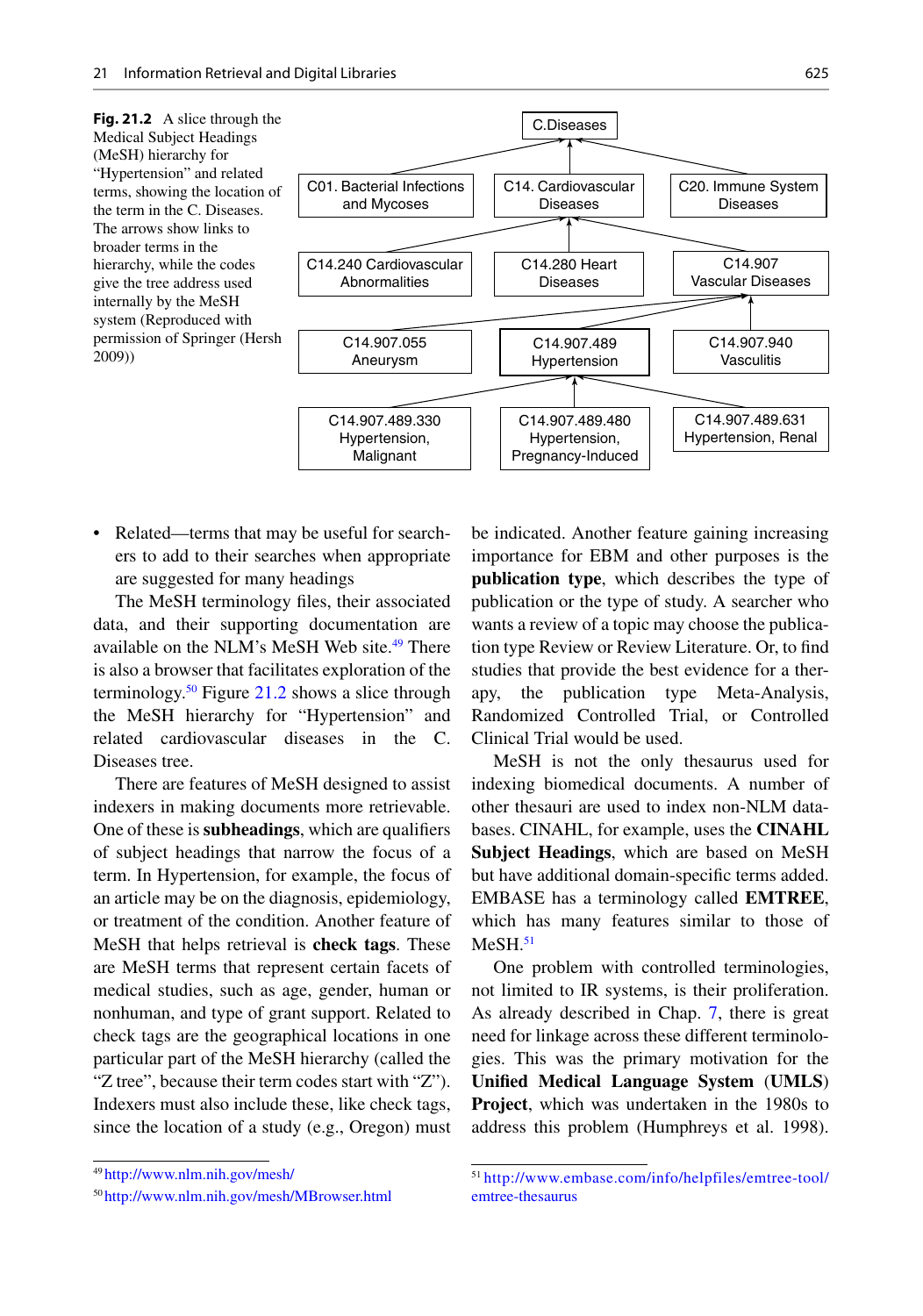<span id="page-13-0"></span>

There are three components of the **UMLS Knowledge Sources**: the **Metathesaurus**, the **UMLS Semantic Network**, and the **Specialist Lexicon**. The Metathesaurus component of the UMLS links parts or all of over 100 terminologies (Bodenreider 2004).

In the Metathesaurus, all terms that are conceptually the same are linked together as a concept. Each concept may have one or more terms, each of which represents an expression of the concept from a source terminology that is not just a simple lexical variant (i.e., differs only in word ending or order). Each term may consist of one or more strings that represent all the lexical variants that are represented for that term in the source terminologies. One of each term's strings is designated as the preferred form, and the preferred string of the preferred term is known as the canonical form of the concept. There are rules of precedence for determining the canonical form, the main one being that the MeSH heading is used if one of the source terminologies for the concept is MeSH.

Each Metathesaurus concept has a single concept unique identifier (CUI). Each term has one term unique identifier (LUI), all of which are linked to the one (or more) CUIs with which they are associated. Likewise, each string has one string unique identifier (SUI), which is likewise linked to the LUIs in which they occur. In addition, each string has an atomic unique identifier (AUI) that represents information from each instance of the string in each vocabulary.

Figure [21.3](#page-13-0) depicts the English-language concepts, terms, and strings for the Metathesaurus concept atrial fibrillation. (Each string may occur in more than one vocabulary, in which case each would be an atom.) The canonical form of the concept and one of its terms is atrial fibrillation. Within both terms are several strings that vary in word order and case.

The Metathesaurus contains a wealth of additional information. In addition to the synonym relationships between concepts, terms, and strings described earlier, there are also non-synonym relationships between concepts. There are a great many attributes for the concepts, terms, strings, and atoms, such as definitions, lexical types, and occurrence in various data sources. Also provided with the Metathesaurus is a word index that connects each word to all the strings it occurs in, along with its concept, term, string, and atomic identifiers.

## **21.4.2 Manual Indexing**

Manual indexing is most commonly done for bibliographic and annotated content, although it is sometimes for other types of content as well. Manual indexing is usually done by means of a controlled terminology of terms and attributes. Most databases utilizing human indexing usually have a detailed protocol for assignment of indexing terms from the thesaurus. The MEDLINE database is no exception. The principles of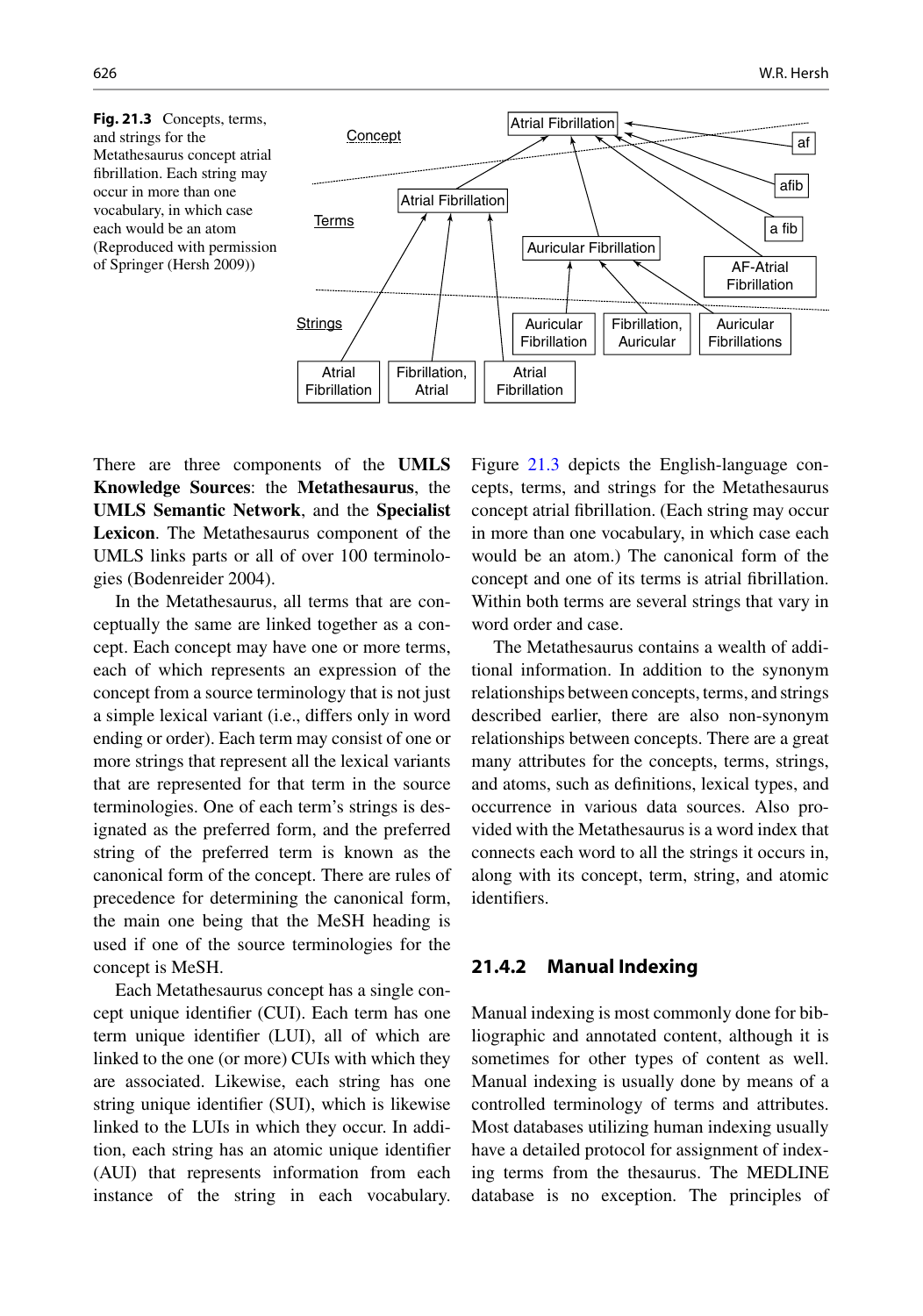MEDLINE indexing were laid out in the twovolume MEDLARS Indexing Manual (Charen 1976, 1983). Subsequent modifications have occurred with changes to MEDLINE, other databases, and MeSH over the years. The major concepts of the article, usually from two to five headings, are designed as main headings, and designated in the MEDLINE record by an asterisk. The indexer is also required to assign appropriate subheadings. Finally, the indexer must also assign check tags, geographical locations, and publication types. Although MEDLINE indexing is still manual, indexers are aided by a variety of electronic tools for selecting and assigning MeSH terms.

Few full-text resources are manually indexed. One type of indexing that commonly takes place with full-text resources, especially in the print world, is that performed for the index at the back of the book. However, this information is rarely used in IR systems; instead, most online textbooks rely on automated indexing (see Sect. [21.4.3,](#page-15-0) below). One exception to this is  $MDConsult$ <sup>52</sup> which uses back-of-book indexes to point to specific sections in its online books.

Manual indexing of Web content is challenging. With billions of pages of content, manual indexing of more than a fraction of it is not feasible. On the other hand, the lack of a coherent index makes searching much more difficult, especially when specific resource types are being sought. A simple form of manual indexing of the Web takes place in the development of the Web catalogs and aggregations as described earlier. These catalogs contain not only explicit indexing about subjects and other attributes, but also implicit indexing about the quality of a given resource by the decision of whether to include it in the catalog.

Two major approaches to manual indexing have emerged on the Web that are often complementary. The first approach, that of applying metadata to Web pages and sites, is exemplified by the **Dublin Core Metadata Initiative** (**DCMI**,)[53](#page-14-1) (Weibel and Koch 2000). The second

approach, to build directories of content, was popularized initially by the Yahoo search engine.<sup>54</sup> A more open approach to building directories was taken up by the Open Directory Project,  $55$  which carries on the structuring of the directory and entry of content by volunteers across the world.

The goal of the DCMI has been to develop a set of standard data elements that creators of Web resources can use to apply metadata to their content. The specification has defined 15 elements, as shown in Table [21.1.](#page-15-1) The DCMI was recently approved as a standard by the **National Information Standards Organization** (**NISO**) with the designation Z39.85. It is also a standard with the **International Organization for Standards** (**ISO**), ISO Standard 15836:2009.

There have been some medical adaptations of the DCMI. The most developed of these is the Catalogue et Index des Sites Médicaux Francophones (CISMeF).<sup>56</sup> (Darmoni et al. 2000). A catalog of French-language health resources on the Web, CISMeF has used DCMI to catalog over 40,000 Web pages, including information resources (e.g., practice guidelines, consensus development conferences), organizations (e.g., hospitals, medical schools, pharmaceutical companies), and databases. The Subject field uses the French translation of MeSH but also includes the English translation. For Type, a list of common Web resources has been enumerated.

While Dublin Core Metadata was originally envisioned to be included in **Hypertext Markup Language** (**HTML**) Web pages, it became apparent that many non-HTML resources exist on the Web and that there are reasons to store metadata external to Web pages. For example, authors of Web pages might not be the best people to index pages or other entities might wish to add value by their own indexing of content. An emerging standard for cataloging metadata is the **Resource Description Framework** (**RDF**) (Akerkar 2009). A framework for describing and

<span id="page-14-0"></span><sup>52</sup>[www.mdconsult.com](http://www.mdconsult.com/ )

<span id="page-14-1"></span><sup>53</sup>[www.dublincore.org](http://www.dublincore.org/ )

<span id="page-14-2"></span><sup>54</sup>[www.yahoo.com](http://www.yahoo.com/ )

<span id="page-14-3"></span><sup>55</sup>[www.dmoz.org](http://www.dmoz.org/ )

<span id="page-14-4"></span><sup>56</sup>[www.cismef.org](http://www.cismef.org/ )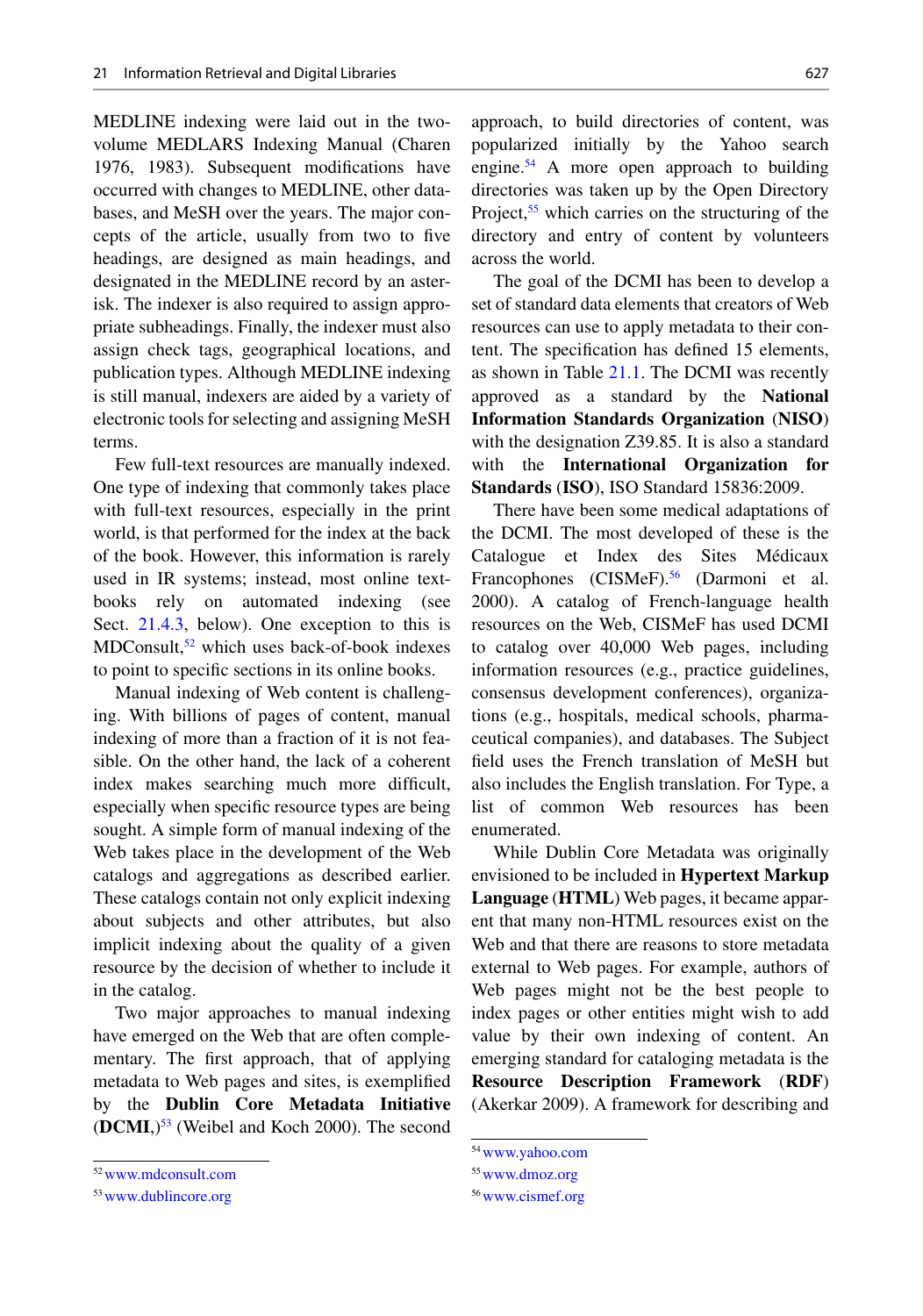| Element        | Definition                                                                                                                                                                                                                              |
|----------------|-----------------------------------------------------------------------------------------------------------------------------------------------------------------------------------------------------------------------------------------|
| DC.title       | The name given to the resource                                                                                                                                                                                                          |
| DC.creator     | The person or organization primarily responsible for creating the intellectual content of the<br>resource                                                                                                                               |
| DC.subject     | The topic of the resource                                                                                                                                                                                                               |
| DC.description | A textual description of the content of the resource                                                                                                                                                                                    |
| DC.publisher   | The entity responsible for making the resource available in its present form                                                                                                                                                            |
| DC.date        | A date associated with the creation or availability of the resource                                                                                                                                                                     |
| DC.contributor | A person or organization not specified in a creator element who has made a significant<br>intellectual contribution to the resource but whose contribution is secondary to any person or<br>organization specified in a creator element |
| DC.type        | The category of the resource                                                                                                                                                                                                            |
| DC.format      | The data format of the resource, used to identify the software and possibly hardware that<br>might be needed to display or operate the resource                                                                                         |
| DC.identifier  | A string or number used to uniquely identify the resource                                                                                                                                                                               |
| DC.source      | Information about a second resource from which the present resource is derived                                                                                                                                                          |
| DC.language    | The language of the intellectual content of the resource                                                                                                                                                                                |
| DC.relation    | An identifier of a second resource and its relationship to the present resource                                                                                                                                                         |
| DC.coverage    | The spatial or temporal characteristics of the intellectual content of the resource                                                                                                                                                     |
| DC.rights      | A rights management statement, an identifier that links to a rights management statement, or<br>an identifier that links to a service providing information about rights management for the<br>resource                                 |

<span id="page-15-1"></span>**Table 21.1** Elements of Dublin Core Metadata

interchanging metadata, RDF is usually expressed in **Extensible Markup Language** (**XML**), a standard for data interchange on the Web. RDF also forms the basis of what some call the future of the Web as a repository not only of content but also of knowledge, which is also referred to as the **Semantic Web** (Akerkar 2009). Dublin Core Metadata (or any type of metadata) can be represented in RDF.

Another approach to manually indexing content on the Web has been to create directories of content. The first major effort to create these was for use in the Yahoo! search engine, which created a subject hierarchy and assigned Web sites to elements within it. When concern began to emerge that the Yahoo directory was proprietary and not necessarily representative of the Web community at large, an alternative movement sprung up: the Open Directory Project.

Manual indexing has a number of limitations, the most significant of which is inconsistency. Funk and Reid (Funk and Reid 1983) evaluated indexing inconsistency in MEDLINE by identifying 760 articles that had been indexed twice by the NLM. The most consistent indexing occurred

with check tags and central concept headings, which were only indexed with a consistency of 61–75 %. The least consistent indexing occurred with subheadings, especially those assigned to non-central-concept headings, which had a consistency of less than 35 %. A repeat of this study in more recent times found comparable results (Marcetich et al. 2004). Manual indexing also takes time. While it may be feasible with the large resources the NLM has to index MEDLINE, it is probably impossible with the growing amount of content on Web sites and in other fulltext resources. Indeed, the NLM has recognized the challenge of continuing to have to index the growing body of biomedical literature and is investigating automated and semiautomated means of doing so (Aronson et al. 2004).

## <span id="page-15-0"></span>**21.4.3 Automated Indexing**

In automated indexing, the indexing is done by a computer. Although the mechanical running of the automated indexing process lacks cognitive input, considerable intellectual effort may have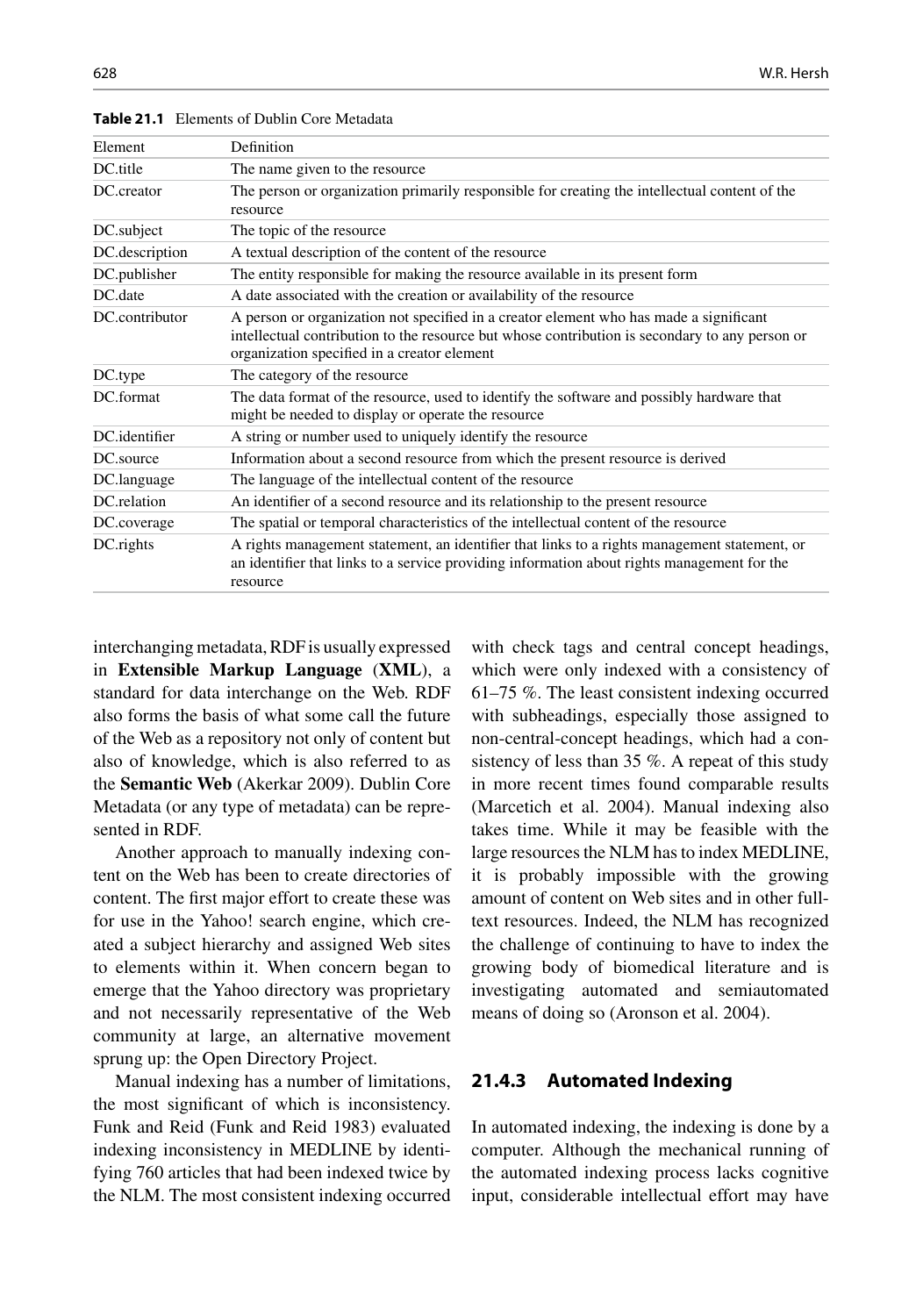gone into development of the system for doing it, so this form of indexing still qualifies as an intellectual process. In this section, we will focus on the automated indexing used in operational IR systems, namely the indexing of documents by the words they contain.

Some might not think of extracting all the words in a document as "indexing," but from the standpoint of an IR system, words are descriptors of documents, just like human-assigned indexing terms. Most retrieval systems actually use a hybrid of human and word indexing, in that the humanassigned indexing terms become part of the document, which can then be searched by using the whole controlled term or individual words within it. As will be seen in the next chapter, most MEDLINE implementations have always allowed the combination of searching on human indexing terms and on words in the title and abstract of the reference. With the development of full-text resources in the 1980s and 1990s, systems that allowed only word indexing began to emerge. This trend increased with the advent of the Web.

Word indexing is typically done by defining all consecutive **alphanumeric** sequences between white space (which consists of spaces, punctuation, carriage returns, and other nonalphanumeric characters) as words. Systems must take particular care to apply the same process to documents and the user's query, especially with characters such as hyphens and apostrophes. Many systems go beyond simple identification of words and attempt to assign weights to words that represent their importance in the document (Salton 1991).

Many systems using word indexing employ processes to remove common words or conflate words to common forms. The former consists of filtering to remove **stop words**, which are common words that always occur with high frequency and are usually of little value in searching. The stop word list, also called a **negative dictionary**, varies in size from the seven words of the original MEDLARS stop list (and, an, by, from, of, the, with) to the list of 250–500 words more typically used. Examples of the latter are the 250-word list of van Rijsbergen (1979), the 471-word list of Fox (1992), and the PubMed stop list (Anonymous 2007). Conflation of words to common forms is done via **stemming**, the purpose of which is to ensure words with plurals and common suffixes (e.g., -ed, -ing, -er, -al) are always indexed by their stem form (Frakes 1992). For example, the words cough, coughs, and coughing are all indexed via their stem cough. Both stop word remove and stemming reduce the size of indexing files and lead to more efficient query processing.

A commonly used approach for **term weighting** is **TF**\***IDF weighting**, which combines the **inverse document frequency** (**IDF**) and **term frequency** (**TF**). The IDF is the logarithm of the ratio of the total number of documents to the number of documents in which the term occurs. It is assigned once for each term in the database, and it correlates inversely with the frequency of the term in the entire database. The usual formula used is:

$$
IDF (term) = \log \frac{\text{number of documents in database}}{\text{number of documents with term}} + 1
$$
 (21.1)

The TF is a measure of the frequency with which a term occurs in a given document and is assigned to each term in each document, with the usual formula:

$$
TF\left(\text{term},\text{document}\right) = \text{frequency of term in document} \tag{21.2}
$$

In TF\*IDF weighting, the two terms are combined to form the indexing weight, WEIGHT:

$$
WEIGHT\left( \text{term}, \text{document} \right) = TF\left( \text{term}, \text{document} \right) * IDF\left( \text{term} \right) \tag{21.3}
$$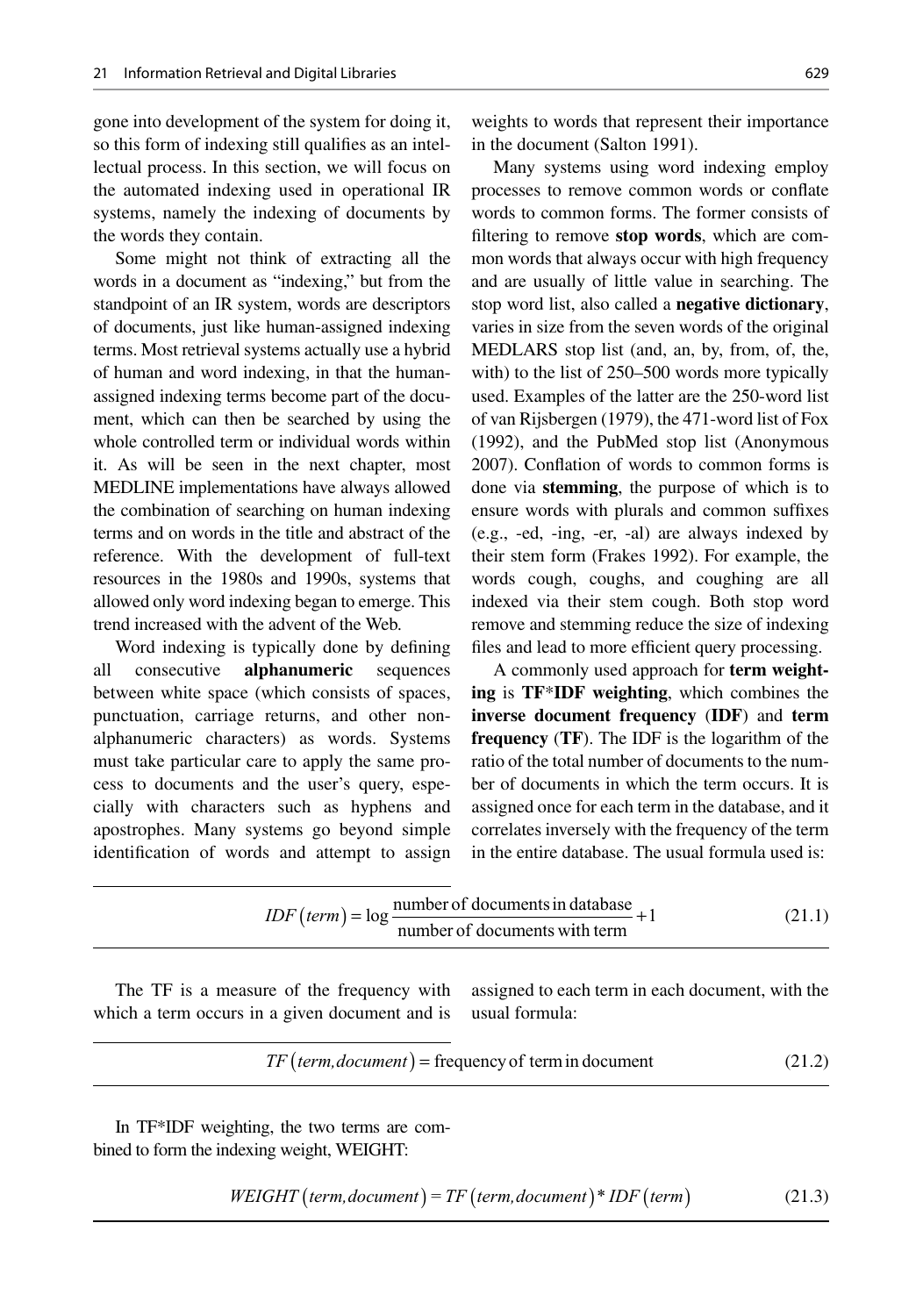Another automated indexing approach generating increased interest is the use of **link**-**based** methods, fueled by the success of the **Google** search engine.<sup>[57](#page-17-0)</sup> This approach gives weight to pages based on how often they are cited by other pages. The **PageRank** (**PR**) **algorithm** is mathematically complex, but can be viewed as giving more weight to a Web page based on the number of other pages that link to it (Brin and Page 1998). Thus, the home page of the NLM or a major medical journal is likely to have a very high PR, whereas a more obscure page will have a lower PR. Google has also had to develop new computer architectures and algorithms to maintain pace with indexing the Web, leading to a new paradigm for such large-scale processing called MapRecuce (Dean and Ghemawat 2008; Lin and Dyer 2010).

General-purpose search engines such as Google and Microsoft Bing use word-based approaches and variants of the PageRank algorithm for indexing. They amass the content in their search systems by "crawling" the Web, collecting and indexing every object they find on the Web. This includes not only HTML pages, but other files as well, including Microsoft Word, Portable Document Format (PDF), and images.

Word indexing has a number of limitations, including:

- Synonymy—different words may have the same meaning, such as high and elevated. This problem may extend to the level of phrases with no words in common, such as the synonyms hypertension and high blood pressure.
- Polysemy—the same word may have different meanings or senses. For example, the word lead can refer to an element or to a part of an electrocardiogram machine.
- Content—words in a document may not reflect its focus. For example, an article describing hypertension may make mention in passing to other concepts, such as congestive heart failure (CHF) that are not the focus of the article.
- Context—words take on meaning based on other words around them. For example, the relatively common words high, blood, and

pressure, take on added meaning when occurring together in the phrase high blood pressure.

W.R. Hersh

- Morphology—words can have suffixes that do not change the underlying meaning, such as indicators of plurals, various participles, adjectival forms of nouns, and nominalized forms of adjectives.
- Granularity—queries and documents may describe concepts at different levels of a hierarchy. For example, a user might query for antibiotics in the treatment of a specific infection, but the documents might describe specific antibiotics themselves, such as penicillin.

Chapter [8](http://dx.doi.org/10.1007/978-1-4471-4474-8_8) on Natural Language Processing (NLP) describes automated methods for addressing these limitations.

### **21.5 Retrieval**

There are two broad approaches to retrieval. Exact-match searching allows the user precise control over the items retrieved. Partial-match searching, on the other hand, recognizes the inexact nature of both indexing and retrieval, and instead attempts to return to the user content ranked by how close it comes to the user's query. After general explanations of these approaches, we will describe actual systems that access the different types of biomedical content.

## **21.5.1 Exact-Match Retrieval**

In exact-match searching, the IR system gives the user all documents that exactly match the criteria specified in the search statement(s). Since the **Boolean operators** AND, OR, and NOT are usually required to create a manageable set of documents, this type of searching is often called **Boolean searching**. Furthermore, since the user typically builds sets of documents that are manipulated with the Boolean operators, this approach is also called **set**-**based searching**. Most of the early operational IR systems in the 1950s through 1970s used the exact-match approach, even

<span id="page-17-0"></span><sup>57</sup>[www.google.com](http://www.google.com/ )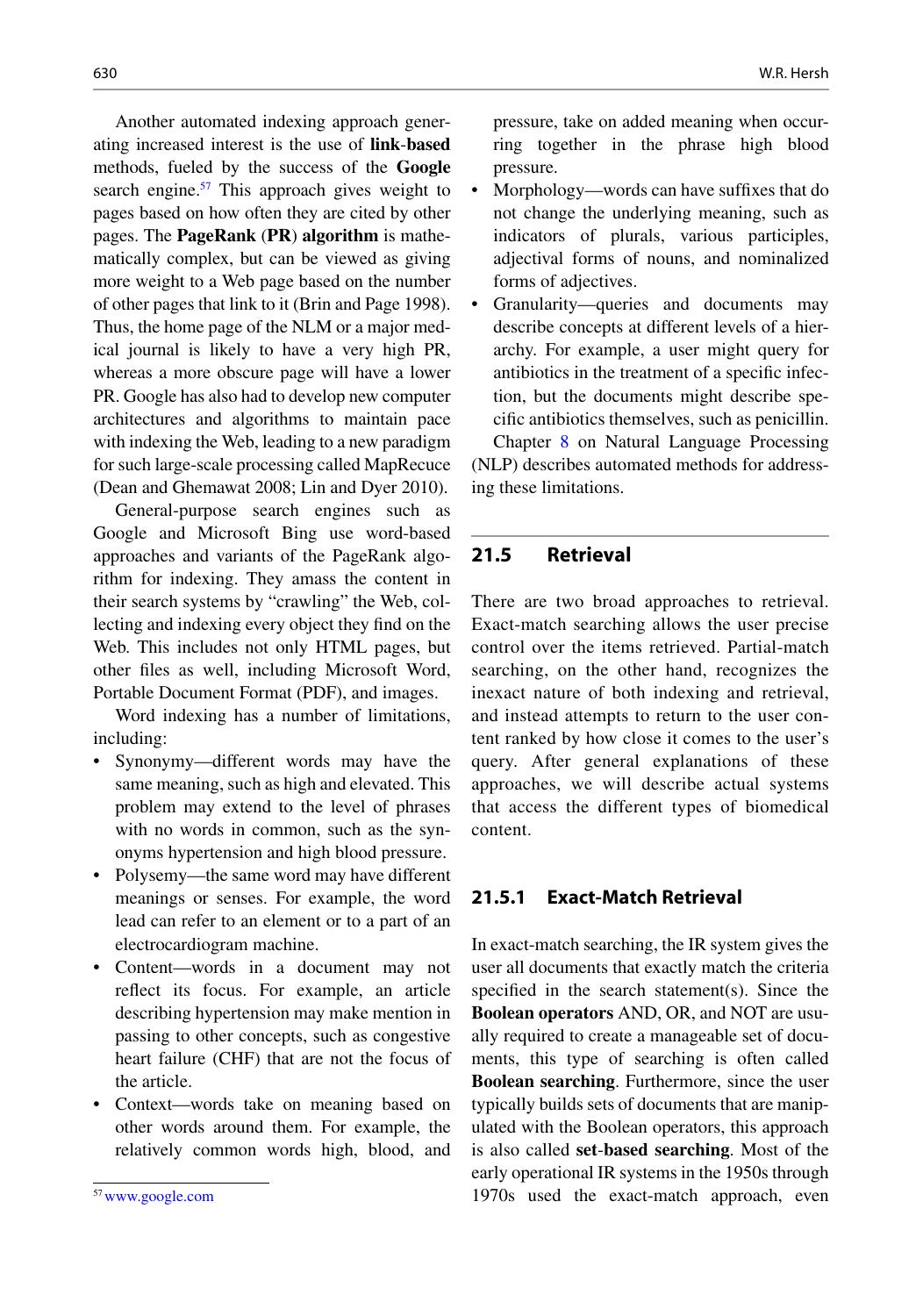though Salton was developing the partial-match approach in research systems during that time (Salton and McGill 1983). Currently, exactmatch searching tends to be associated with retrieval from bibliographic and annotated databases, while the partial-match approach tends to be used with full-text searching.

Typically the first step in exact-match retrieval is to select terms to build sets. Other attributes, such as the author name, publication type, or gene identifier (in the secondary source identifier field of MEDLINE), may be selected to build sets as well. Once the search term(s) and attribute(s) have been selected, they are combined with the Boolean operators. The Boolean AND operator is typically used to narrow a retrieval set to contain only documents with two or more concepts. The Boolean OR operator is usually used when there is more than one way to express a concept. The Boolean NOT operator is often employed as a subtraction operator that is applied to a pair of sets, with the result being the documents found in the first set but not in the second set. Some systems more accurately call this the ANDNOT operator.

Some systems allow terms in searches to be expanded by using the wild-card character, which adds all words to the search that begin with the letters up until the wild-card character. This approach is also called truncation. Unfortunately, there is no standard approach to using wild-card characters, so syntax for them varies from system to system. PubMed, for example, allows a single asterisk at the end of a word to signify a wild-card character. Thus the query word can\* will lead to the words cancer and Candida, among others, being added to the search.

## **21.5.2 Partial-Match Retrieval**

Although **partial**-**match searching** was conceptualized very early, it did not see widespread use

in IR systems until the advent of Web search engines in the 1990s. This is most likely because exact-match searching tends to be preferred by "power users" whereas partial-match searching is preferred by novice searchers. Whereas exactmatch searching requires an understanding of Boolean operators and (often) the underlying structure of databases (e.g., the many fields in MEDLINE), partial-match searching allows a user to simply enter a few terms and start retrieving documents.

The development of partial-match searching is usually attributed to Salton and McGill (1983), who pioneered the approach in the 1960s. Although partial-match searching does not exclude the use of nonterm attributes of documents, and for that matter does not even exclude the use of Boolean operators (e.g., (Salton et al. 1983)), the most common use of this type of searching is with a query of a small number of words, also known as a **natural language query**. Because Salton's approach was based on **vector mathematics**, it is also referred to as the **vector-space model** of IR. In the partial-match approach, documents are typically ranked by their closeness of fit to the query. That is, documents containing more query terms will likely be ranked higher, since those with more query terms will in general be more likely to be relevant to the user. As a result this process is called **relevance ranking**. The entire approach has also been called **lexical**–**statistical retrieval**.

The most common approach to document ranking in partial-match searching is to give each a score based on the sum of the weights of terms common to the document and query. Terms in documents typically derive their weight from the TF\*IDF calculation described above. Terms in queries are typically given a weight of one if the term is present and zero if it is absent. The following formula can then be used to calculate the document weight across all query terms:

*Documentweight* =  $\sum$  *Weightof term in query* \* *Weightof term indocument* (21.4) *all queryterms*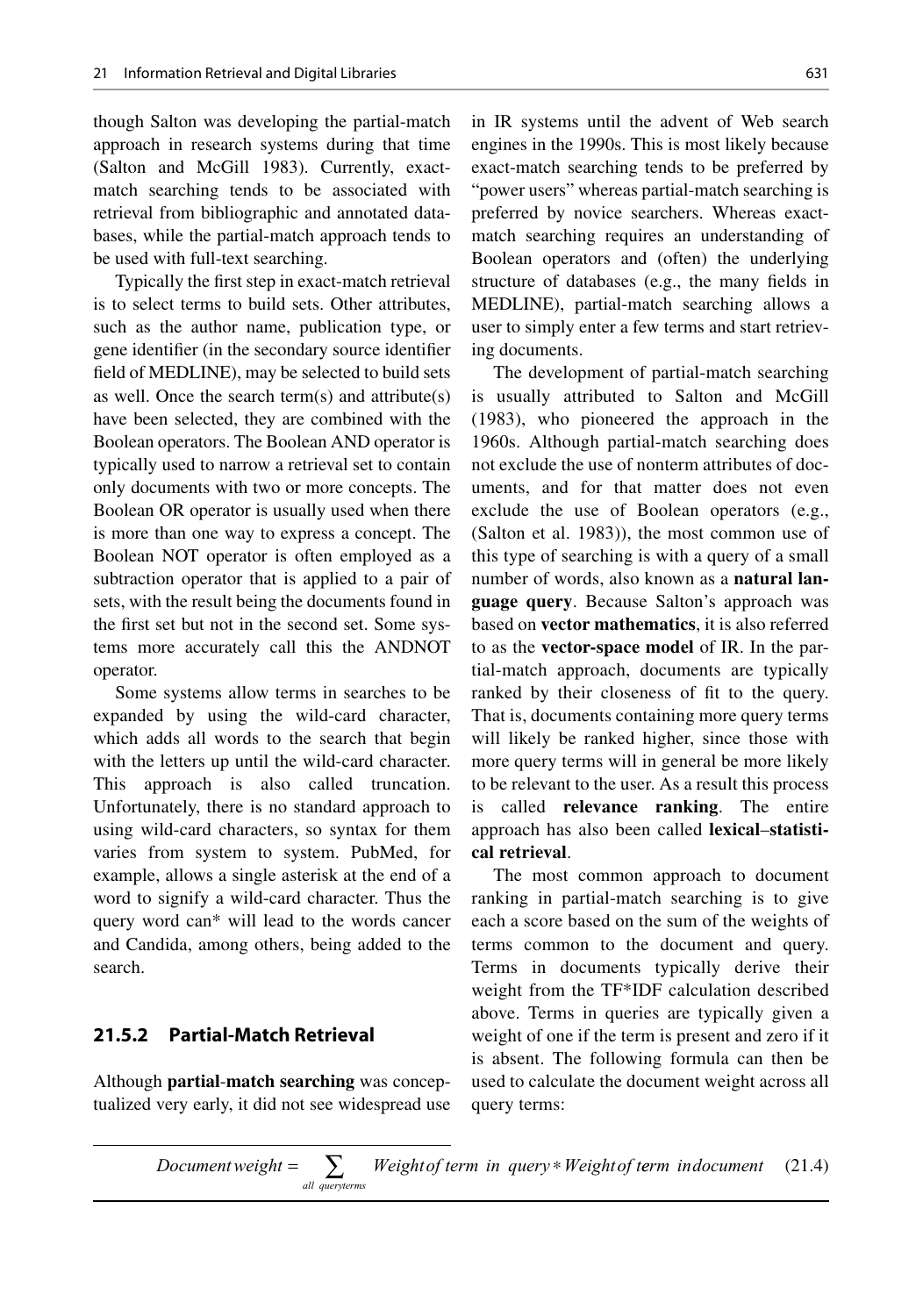This may be thought of as a giant OR of all query terms, with sorting of the matching documents by weight. The usual approach is for the system to then perform the same stop word removal and stemming of the query that was done in the indexing process. (The equivalent stemming operations must be performed on documents and queries so that complementary word stems will match.)

## **21.5.3 Retrieval Systems**

This section describes searching systems used to retrieve content from the four categories previously described in Sect. [21.3](#page-6-3).

As noted above, PubMed is the system at NLM that searches MEDLINE and other bibliographic databases. Although presenting the user with a simple text box, PubMed does a great deal of processing of the user's input to identify MeSH

terms, author names, common phrases, and journal names (described in the on-line help system of PubMed). In this automatic term mapping, the system attempts to map user input, in succession, to MeSH terms, journals names, common phrases, and authors. Remaining text that PubMed cannot map is searched as text words (i.e., words that occur in any of the MEDLINE fields). A results screen on a search combining the angiotensin-converting (ACE) inhibitor class of drugs and the disease congestive heart failure (CHF) is shown in Fig. [21.4](#page-19-0).

PubMed allows the use of wild-card characters. It also allows phrase searching whereby two or more words can be enclosed in quotation marks to indicate they must occur adjacent to each other. If the specified phrase is in PubMed's phrase index, then it will be searched as a phrase. Otherwise the individual words will be searched. PubMed allows specification of other indexing attributes via "Limits." These include publication

<span id="page-19-0"></span>

**Fig. 21.4** Setting limits in PubMed. This screen shows some of the many limits that are available in PubMed, including article type, species type, subject subsets, availability of the article online, language of publication, gender, age group, and others (Courtesy of National Library of Medicine)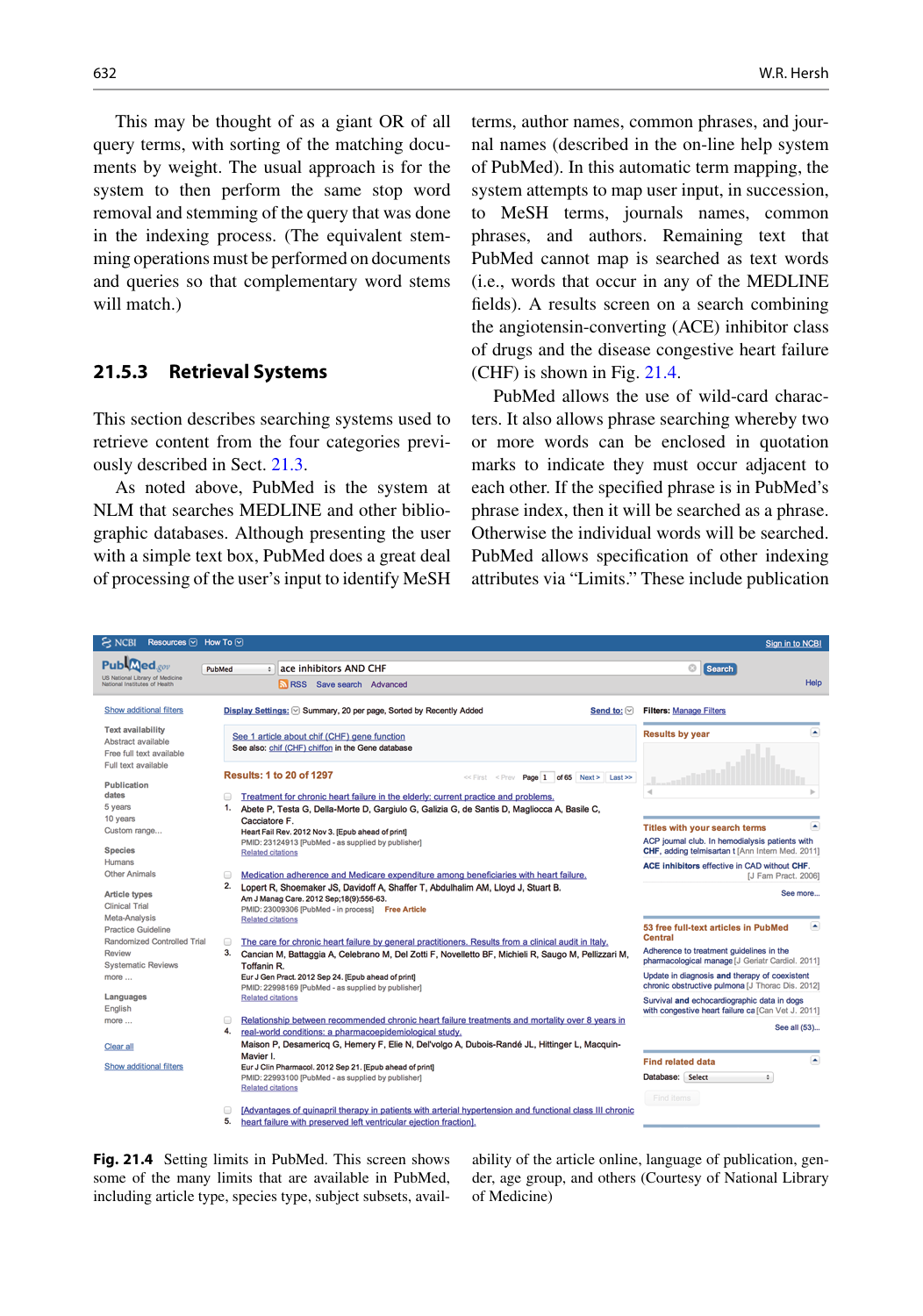<span id="page-20-0"></span>

**Fig. 21.5** Advanced search interface of PubMed, showing the use of sets and application of Boolean operators as well as limits. The user started with a search on the disease "congestive heart failure" and the drug class "ACE

types, subsets, age ranges, and publication date ranges. These are accessed from the left-hand side of the results screen, with the most commonly used ones shown and the others accessible by additional mouse clicks.

As in most bibliographic systems, users can also search PubMed by building search sets and then combining them with Boolean operators to tailor the search. This is called the "advanced search" function of PubMed. Consider a user searching for studies assessing the reduction of mortality in patients with CHF through the use of ACE inhibitors. A simple approach to such a search might be to combine the terms ACE Inhibitors and CHF with an AND. The easiest way to do this is to enter the search string ace inhibitors AND CHF. Figure [21.5](#page-20-0) shows the PubMed advanced search screen such a searcher might develop. This searcher has limited the output (using some of the limits listed in Fig. [21.4\)](#page-19-0) with various publication types known to contain the best evidence for this question.

inhibitors." He or she subsequently narrowed the search by limited the output to "Randomized Controlled Trials," "Meta-Analysis," or "Practice Guidelines" (Courtesy of National Library of Medicine)

PubMed has another approach to finding the best evidence, which is through the use of its Clinical Queries function, where the subject terms are limited by search statements designed to retrieve the best evidence based on principles of EBM. There are two different approaches. The first uses strategies for retrieving the best evidence for the four major types of clinical questions. These strategies arise from research assessing the ability of MEDLINE search statements to identify the best studies for therapy, diagnosis, harm, and prognosis (Haynes et al. 1994). The second approach to retrieving the best evidence aims to retrieve evidence-based resources that are syntheses and synopses, in particular meta-analyses, systematic reviews, and practice guidelines. The strategy derives in part from research by Boynton et al. (1998). When the clinical queries interface is used, the search statement is processed by the usual automatic term mapping and the resulting output is limited (via AND) with the appropriate statement.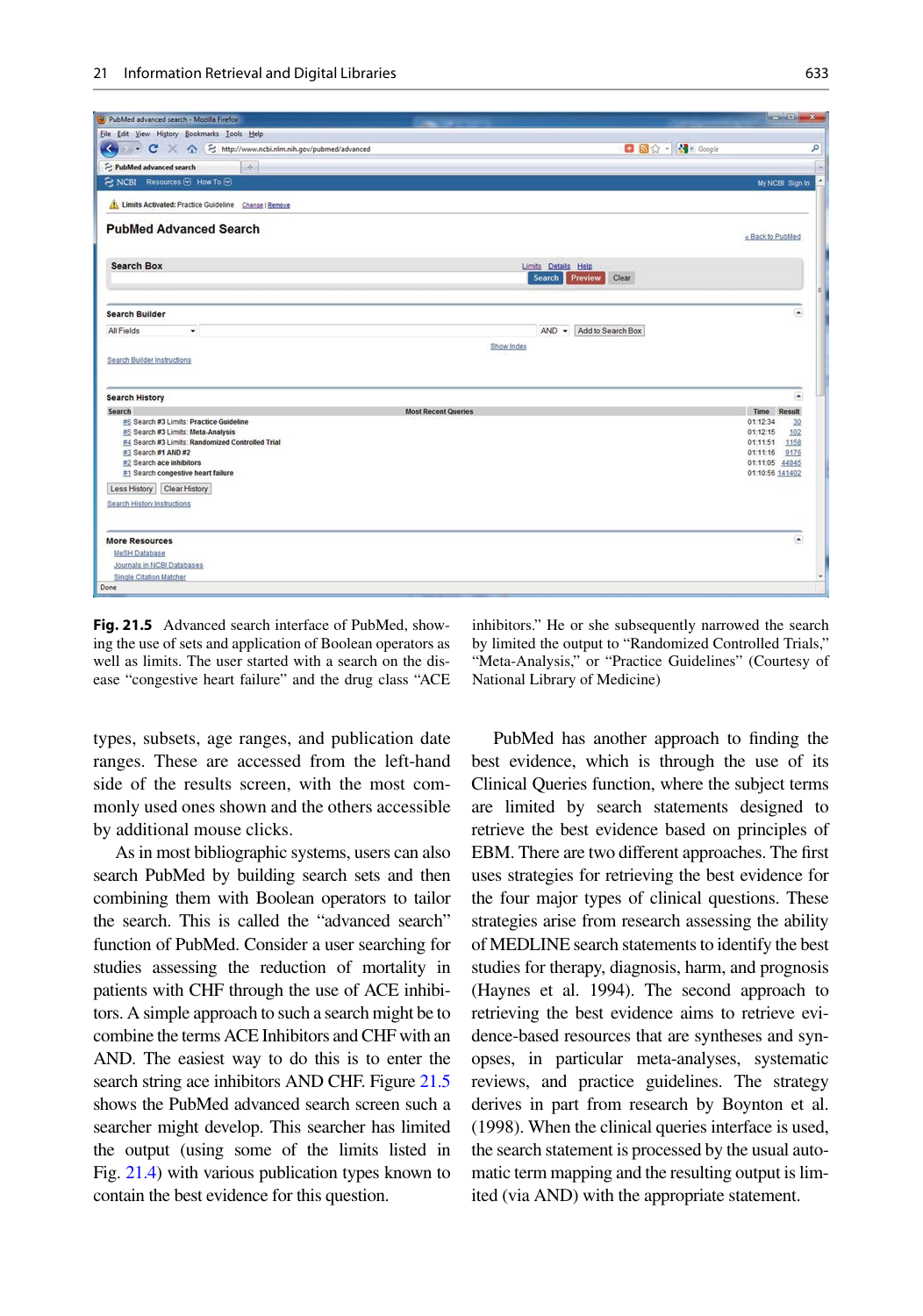As noted already, a great number of biomedical journals use the Highwire system for online access to their full text. The Highwire system provides a retrieval interface that searches over the complete online contents of a given journal. Users can search for authors, words limited to the title and abstract, words in the entire article, and within a date range. The interface also allows searching by citation by entering volume number and page as well as searching over the entire collection of journals that use Highwire. Users can browse through specific issues as well as collected resources.

Once an article has been found, a wealth of additional features is available. First, the article is presented both in HTML and PDF form, with the latter providing a more readable and printable version. Links are also provided to related articles from the journal as well as the PubMed reference and its related articles. Also linked are all articles in the journal that cited this one, and the site can be configured to set up a notification e-mail when new articles cite the item selected. Finally, the Highwire software provides for "Rapid Responses," which are online letters to the editor. The online format allows a much larger number of responses than could be printed in the paper version of the journal. Other journal publishers use comparable approaches.

A growing number of search engines allow searching over many resources. The general search engines Google, Microsoft Bing, and others allow retrieval of any types of documents they have indexed via their Web crawling activities. Other search engines allow searching over aggregations of various sources, such as NLM Gateway,<sup>58</sup> which allows searching over all NLM databases and other resources in one simple interface.

## **21.6 Evaluation**

There has been a great deal of research over the years devoted to evaluation of IR systems. As with many areas of research, there is controversy as to which approaches to evaluation best provide results that can assess searching in the systems they are using. Many frameworks have been developed to put the results in context. One of those frameworks organized evaluation around six questions that someone advocating the use of IR systems might ask (Hersh and Hickam 1998):

- 1. Was the system used?
- 2. For what was the system used?
- 3. How well did they use the system?
- 4. Were the users satisfied?
- 5. What factors were associated with successful or unsuccessful use of the system?
- 6. Did the system have an impact?

A simpler means for organizing the results of evaluation, however, groups approaches and studies into those that are system-oriented, i.e., the focus of the evaluation is on the IR system, and those that are user-oriented, i.e., the focus is on the user.

## **21.6.1 System-Oriented Evaluation**

There are many ways to evaluate the performance of IR systems, the most widely used of which are the relevance-based measures of **recall** and **precision**. These measures quantify the number of relevant documents retrieved by the user from the database and in his or her search. Recall is the proportion of relevant documents retrieved from the database:

 $Recall = \frac{number\ of\ retrieved\ and\ relevant\ documents}{}$ number of relevant documents in database (21.5)

In other words, recall answers the question, for a given search, what fraction of all the relevant documents have been obtained from the database?

One problem with Equation (21.5) is that the denominator implies that the total number of relevant documents for a query is known. For all but the smallest of databases, however, it is unlikely, perhaps even impossible, for one to succeed in identifying all relevant documents in a database. Thus most studies use the measure of **relative recall**, where the denominator is redefined to be the

<span id="page-21-0"></span><sup>58</sup> [http://gateway.nlm.nih.gov/](http://gateway.nlm.nih.gov/ )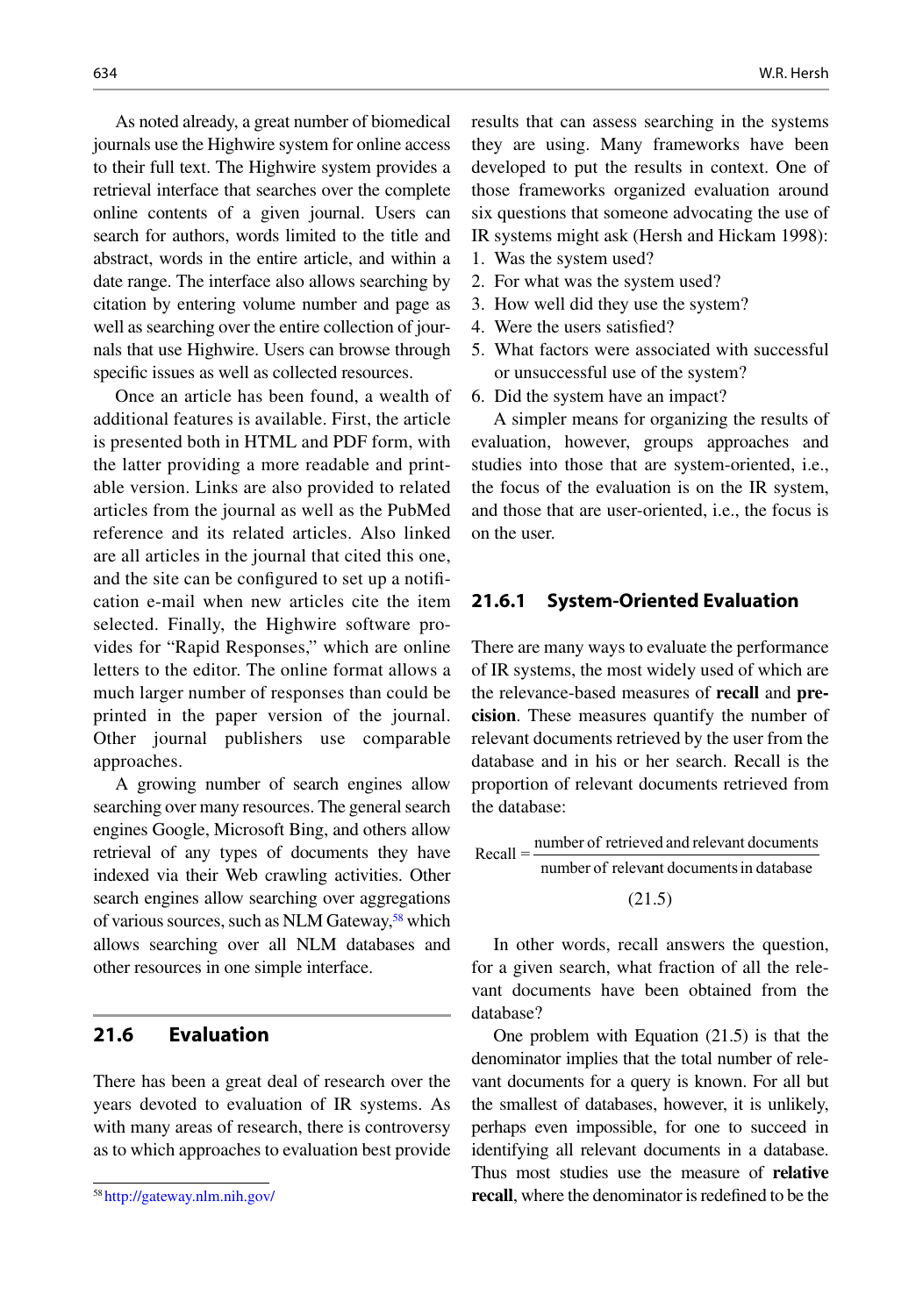total number of unique, relevant documents identified by one or more searches on the query topic.

Precision is the proportion of relevant documents retrieved in the search:

| number of retrieved and relevant documents<br>$Precision =$ $\frac{1}{1}$ | (21.6) |
|---------------------------------------------------------------------------|--------|
| number of documents retrieved                                             |        |

This measure answers the question, for a search, what fraction of the retrieved documents is relevant?

One problem that arises when one is comparing systems that use ranking versus those that do not is that nonranking systems, typically using Boolean searching, tend to retrieve a fixed set of documents and as a result have fixed points of recall and precision. Systems with relevance ranking, on the other hand, have different values of recall and precision depending on the size of the retrieval set the system (or the user) has chosen to show. For this reason, many evaluators of systems featuring relevance ranking will create a recall precision table (or graph) that identifies precision at various levels of recall. The "standard" approach to this was defined by Salton and McGill (1983), who pioneered both relevance ranking and this method of evaluating such systems.

To generate a recall-precision table for a single query, one first must determine the intervals of recall that will be used. A typical approach is to use intervals of 0.1 (or  $10\%$ ), with a total of 11 intervals from a recall of 0.0–1.0. The table is built by determining the highest level of overall precision at any point in the output for a given interval of recall. Thus, for the recall interval 0.0, one would use the highest level of precision at which the recall is anywhere greater than or equal to zero and less than 0.1. An approach that has been used more frequently in recent times has been the **mean average precision** (**MAP**), which is similar to precision at points of recall but does not use fixed recall intervals or interpolation. Instead, precision is measured at every point in the process in which a relevant document is obtained, and the MAP measure is found by averaging these points for the whole query.

A good deal of evaluation in IR is done via **challenge evaluations**, in which a common IR task is defined and a **test collection** of documents, topics, and **relevance judgments** are developed. The relevance judgments define which documents are relevant for each topic in the task, allowing different researchers to compare their systems with others on the same task and improve them. The longest running and bestknown challenge evaluation in IR is the **Text REtrieval Conference** (**TREC**, trec.nist.gov), which is organized by the U.S. **National Institute for Standards and Technology** (**NIST**,).[59](#page-22-0) Started in 1992, TREC has provided a testbed for evaluation and a forum for presentation of results. TREC is organized as an annual event at which the tasks are specified and queries and documents are provided to participants. Participating groups submit "runs" of their systems to NIST, which calculates the appropriate performance measure(s). TREC is organized into tracks geared to specific interests. A book summarizing the first decade of TREC provides more information on this important IR initiative that is still ongoing (Voorhees and Harman 2005).

While TREC has been focused on general IR, there was a track that ran for several years devoted to retrieval from genomics resources (Hersh et al. 2006; Hersh and Voorhees 2009). In addition, more recently TREC has added a track focused on medical records based on the use case of identifying patients as potential candidates for clinical studies (Voorhees and Tong 2011; Voorhees and Hersh 2012).

Some researchers have criticized or noted the limitations of relevance-based measures. While no one denies that users want systems to retrieve relevant articles, it is not clear that the quantity of relevant documents retrieved is the complete measure of how well a system performs (Harter 1992; Swanson 1988). Hersh (1994) has noted

<span id="page-22-0"></span><sup>59</sup>[www.nist.gov](http://www.nist.gov/ )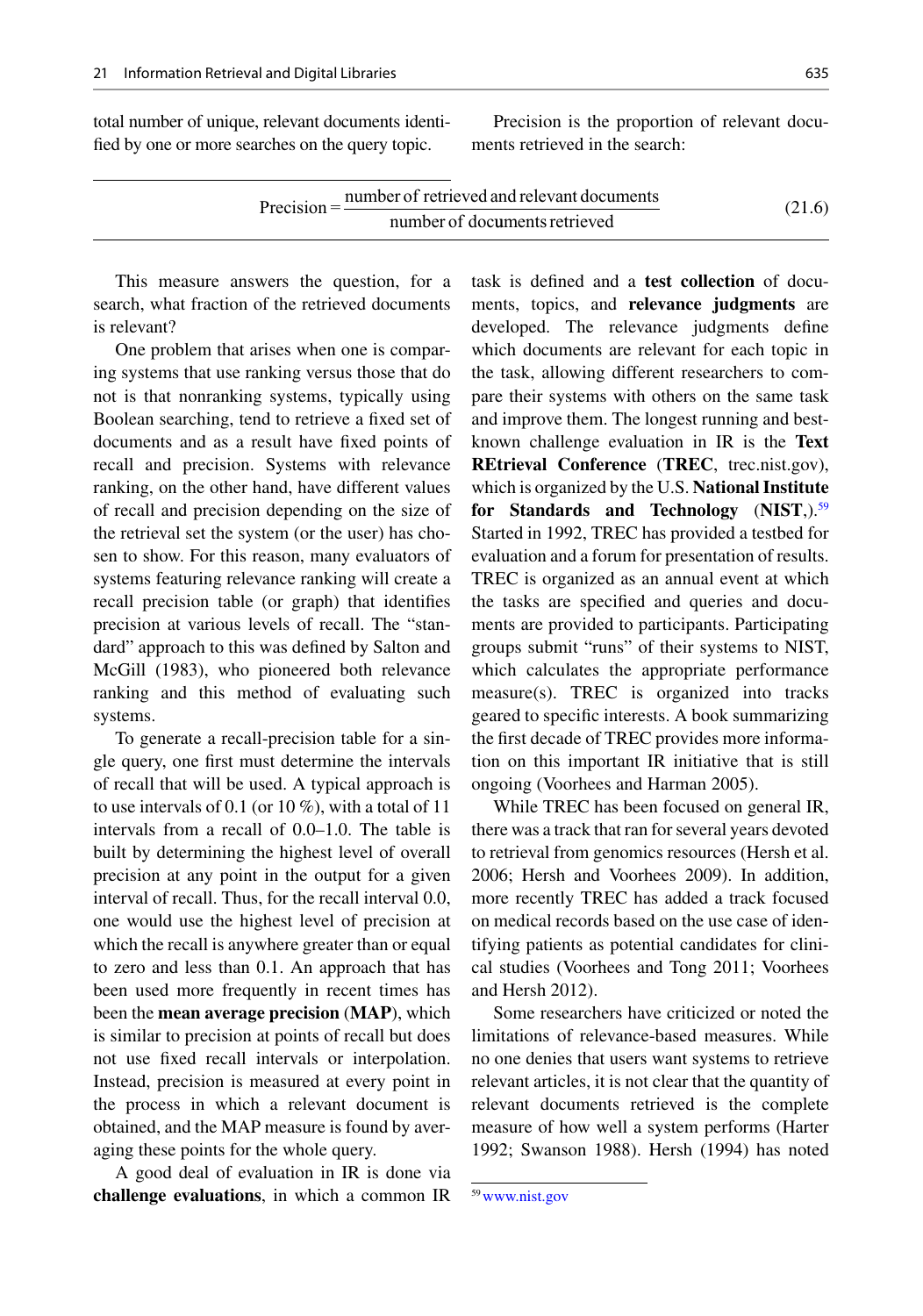that clinical users are unlikely to be concerned about these measures when they simply seek an answer to a clinical question and are able to do so no matter how many other relevant documents they miss (lowering recall) or how many nonrelevant ones they retrieve (lowering precision).

## **21.6.2 User-Oriented Evaluation**

What alternatives to relevance-based measures can be used for determining performance of individual searches? Harter admits that if measures using a more situational view of relevance cannot be developed for assessing user interaction, then recall and precision may be the only alternatives. Some alternatives have focused on users being able to perform various information tasks with IR systems, such as finding answers to questions (Egan et al. 1989; Hersh and Hickam 1995; Hersh et al. 1996; Mynatt et al. 1992; Wildemuth et al. 1995). For several years, TREC featured an Interactive Track that had participants carry out user experiments with the same documents and queries (Hersh 2001). A number of user-oriented evaluations have been performed over the years looking at users of biomedical information. Most of these studies have focused on clinicians.

One of the original studies measuring searching performance in clinical settings was performed by Haynes et al. (1990). This study also compared the capabilities of librarian and clinician searchers. In this study, 78 searches were randomly chosen for replication by both a clinician experienced in searching and a medical librarian. During this study, each original ("novice") user had been required to enter a brief statement of information need before entering the search program. This statement was given to the experienced clinician and librarian for searching on MEDLINE. All the retrievals for each search were given to a subject domain expert, blinded with respect to which searcher retrieved which reference. Recall and precision were calculated for each query and averaged. The results showed that the experienced clinicians and librarians achieved comparable recall in the range of 50 %, although the librarians had better precision. The

novice clinician searchers had lower recall and precision than either of the other groups. This study also assessed user satisfaction of the novice searchers, who despite their recall and precision results said that they were satisfied with their search outcomes. The investigators did not assess whether the novices obtained enough relevant articles to answer their questions, or whether they would have found additional value with the ones that were missed.

A follow-up study yielded some additional insights about the searchers (McKibbon et al. 1990). As was noted, different searchers tended to use different strategies on a given topic. The different approaches replicated a finding known from other searching studies in the past, namely, the lack of overlap across searchers of overall retrieved citations as well as relevant ones. Thus, even though the novice searchers had lower recall, they did obtain a great many relevant citations not retrieved by the two expert searchers. Furthermore, fewer than 4 % of all the relevant citations were retrieved by all three searchers. Despite the widely divergent search strategies and retrieval sets, overall recall and precision were quite similar among the three classes of users.

Recognizing the limitations of recall and precision for evaluating clinical users of IR systems, Hersh and coworkers have carried out a number of studies assessing the ability of systems to help students and clinicians answer clinical questions. The rationale for these studies is that the usual goal of using an IR system is to find an answer to a question. While the user must obviously find relevant documents to answer that question, the quantity of such documents is less important than whether the question is successfully answered. In fact, recall and precision can be placed among the many factors that may be associated with ability to complete the task successfully.

The first study by this group using the taskoriented approach compared Boolean versus natural language searching in the textbook Scientific American Medicine (Hersh and Hickam 1995). Thirteen medical students were asked to answer ten short-answer questions and rate their confidence in their answers. The students were then randomized to one or the other interface and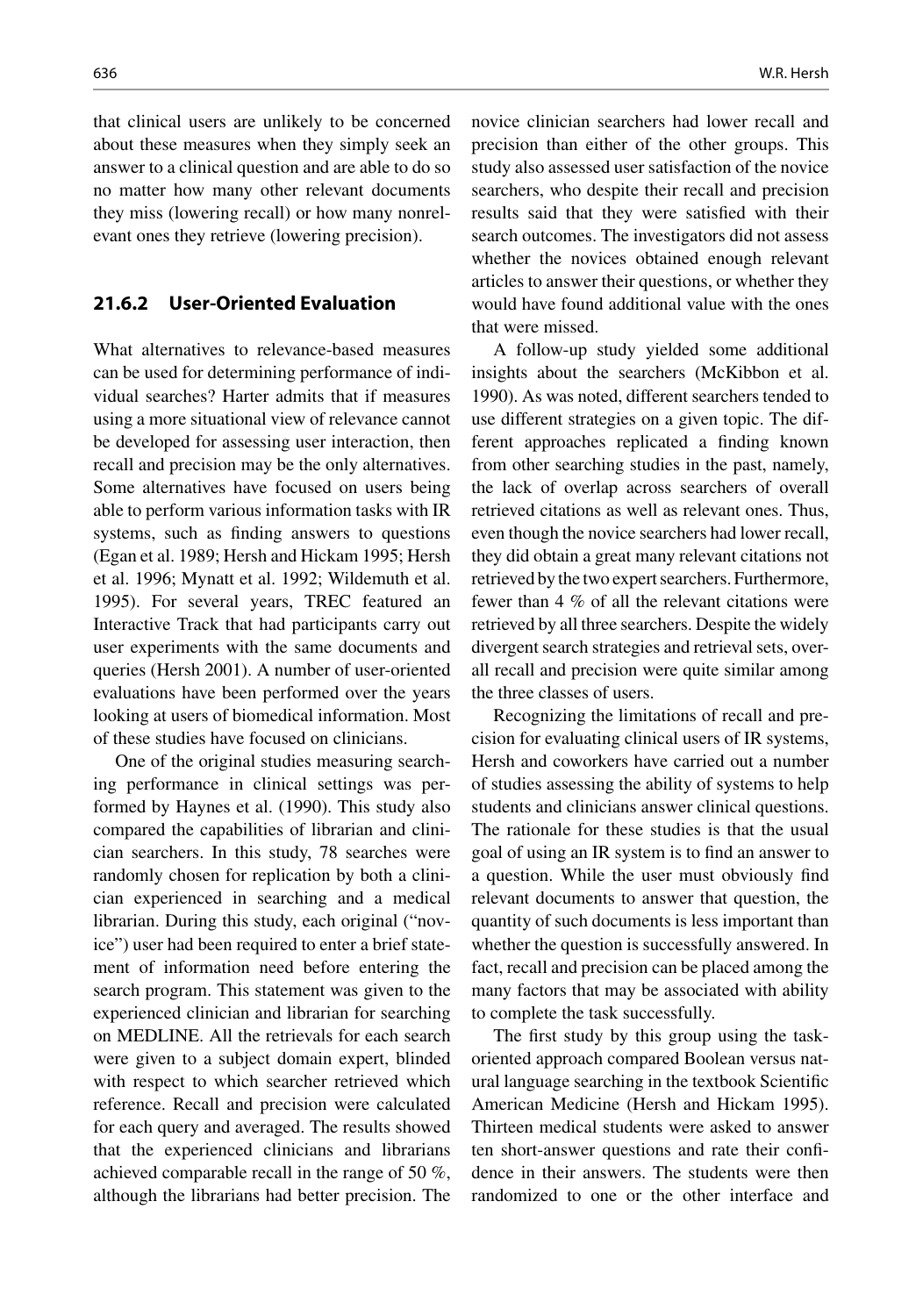asked to search on the five questions for which they had rated confidence the lowest. The study showed that both groups had low correct rates before searching (average 1.7 correct out of 10) but were mostly able to answer the questions with searching (average 4.0 out of 5). There was no difference in ability to answer questions with one interface or the other. Most answers were found on the first search to the textbook. For the questions that were incorrectly answered, the document with the correct answer was actually retrieved by the user two-thirds of the time and viewed more than half the time.

Another study compared Boolean and natural language searching of MEDLINE with two commercial products, CD Plus (now Ovid) and Knowledge Finder (KF; Hersh et al. 1996). These systems represented the ends of the spectrum in terms of using Boolean searching on humanindexed thesaurus terms (Ovid) versus natural language searching on words in the title, abstract, and indexing terms (KF). Sixteen medical students were recruited and randomized to one of the two systems and given three yes/no clinical questions to answer. The students were able to use each system successfully, answering 37.5 % correctly before searching and 85.4 % correctly after searching. There were no significant differences between the systems in time taken, relevant articles retrieved, or user satisfaction. This study demonstrated that both types of systems can be used equally well with minimal training.

A more comprehensive study looked at MEDLINE searching by medical and nurse practitioner (NP) students to answer clinical questions. A total of 66 medical and NP students searched five questions each (Hersh et al. 2002). This study used a multiple-choice format for answering questions that also included a judgment about the evidence for the answer. Subjects were asked to choose from one of three answers:

- Yes, with adequate evidence.
- Insufficient evidence to answer question.
- No, with adequate evidence.

Both groups achieved a presearching correctness on questions about equal to chance (32.3 % for medical students and 31.7 % for NP students). However, medical students improved their correctness with searching (to 51.6 %), whereas NP students hardly did at all (to 34.7 %).

This study also attempted to measure what factors might influence searching. A multitude of factors, such as age, gender, computer experience, and time taken to search, were not associated with successful answering of questions. Successful answering was, however, associated with answering the question correctly before searching, spatial visualization ability (measured by a validated instrument), searching experience, and EBM question type (prognosis questions easiest, harm questions most difficult). An analysis of recall and precision for each question searched demonstrated a complete lack of association with ability to answer these questions.

Two studies have extended this approach in various ways. Westbook et al. (2005) assessed use of an online evidence systems and found that physicians answered 37 % of questions correctly before use of the system and 50 % afterwards, while nurse specialists answered 18 % of questions correctly and also 50 % afterwards. Those who had correct answers before searching had higher confidence in their answers, but those not initially knowing the answer had no difference in confidence whether their answer turned out to be right or wrong. McKibbon and Fridsma (2006) performed a comparable study of allowing physicians to seek answers to questions with resources they normally use employing the same questions as Hersh et al. (2002). This study found no difference in answer correctness before or after using the search system. Clearly these studies show a variety of effects with different IR systems, tasks, and users.

Pluye and Grad (2004) performed a qualitative study assessing impact of IR systems on physician practice. The study identified four themes mentioned by physicians:

- Recall—of forgotten knowledge
- Learning—new knowledge
- Confirmation—of existing knowledge
- Frustration—that system use not successful

The researchers also noted two additional themes:

- Reassurance—that system is available
- Practice improvement—of patient-physician relationship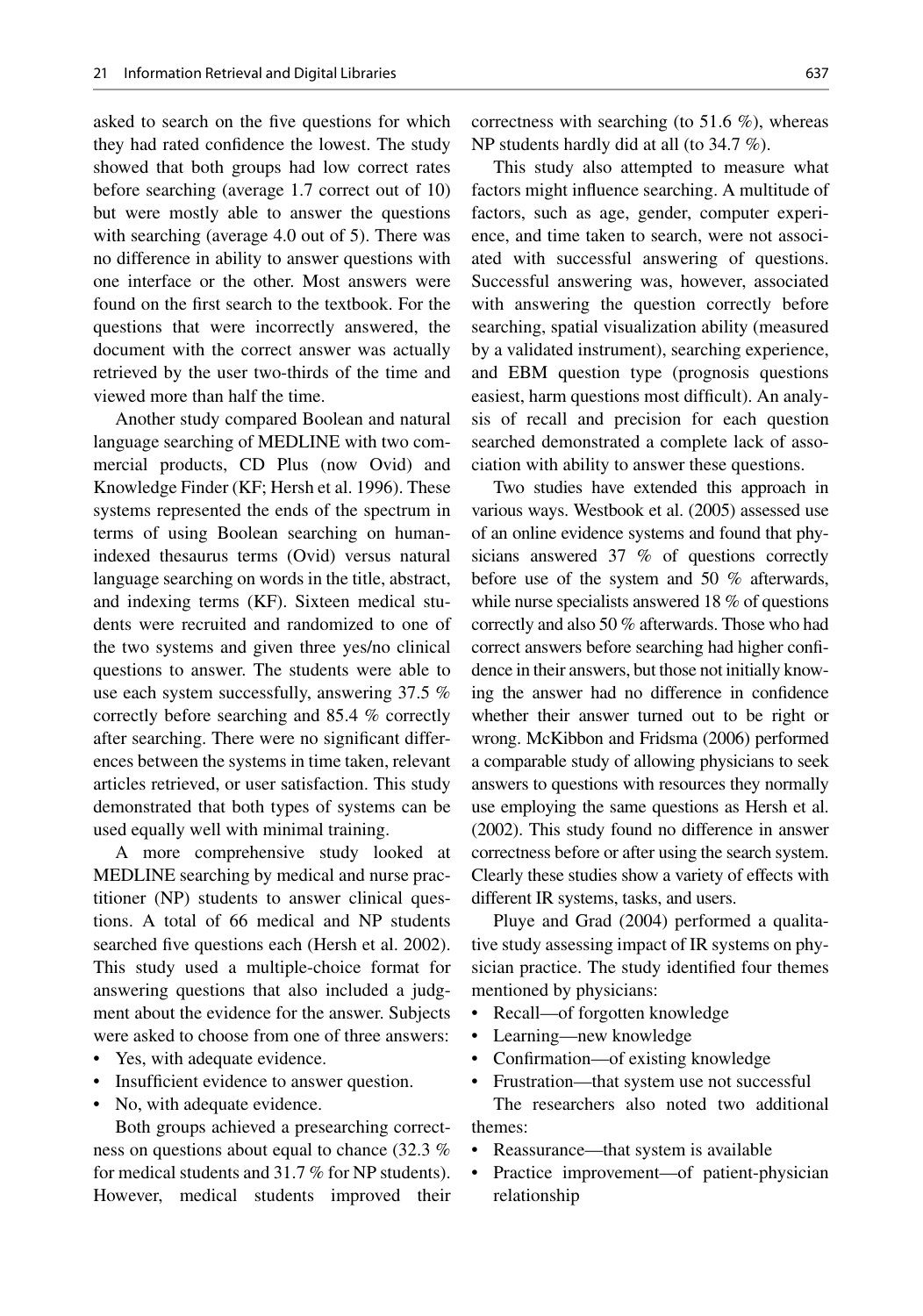<span id="page-25-0"></span>

Fig. 21.6 Funnel of knowledge discovery, showing how an information need starts with a search (information retrieval) leading to a large possibly relevant set of literature that is winnowed down to a smaller definitely relevant set (usually by human inspection but with techniques like information extraction and text mining possibly automating the process in the future). Ultimately actionable knowledge is obtained that can be applied by a human or fashioned into, for example, rules for a computer-based decision support system (Reproduced with permission of Springer (Hersh 2009))

## **21.7 Research Directions**

The above evaluation research shows that there is still plenty of room for IR systems to improve their abilities. In addition, there will be new challenges that arise from growing amounts of information, new devices, and other new technologies.

There are also other areas related to IR where research is ongoing in the larger quest to help all involved in biomedicine and health—including patients, clinicians and researchers—to better apply knowledge to improve health. Figure [21.6](#page-25-0) shows this author's "funnel" by which the user searches all of the scientific literature using IR systems to obtain a set of possibly relevant literature. In the current state of the art, he/she reviews this literature by hand, selecting which articles are definitely relevant and may become "actionable knowledge" that can be acted upon to make better decisions.

Our ability to carry out the activities in the upper part of the funnel, i.e., IR, is much better than those in the lower part. These areas include:

• **Information extraction a**nd **text mining** usually through the use of natural language processing (NLP, see Chap. [8\)](http://dx.doi.org/10.1007/978-1-4471-4474-8_8) to extract facts and knowledge from text. These techniques are often employed to extract information from the EHR, with a wide variety of accuracy as shown in a recent systematic review (Stanfill et al. 2010).

- **Summarization**—Providing automated extracts or abstracts summarizing the content of longer documents (Fiszman et al. 2004)
- **Question-answering—Going** beyond retrieval of documents to providing actual answers to questions, as exemplified by IBM's Watson system (Ferrucci et al. 2010).

# **21.8 Digital Libraries**

Discussion of IR "systems" thus far has focused on the provision of retrieval mechanisms to access online content. Even with the expansive coverage of some IR systems, such as Web search engines, they are often part of a larger collection of services or activities. An alternative perspective, especially when communities and/or proprietary collections are involved, is the **digital library**. Digital libraries share many characteristics with "brick and mortar" libraries, but also take on some additional challenges. Borgman (1999) noted that libraries of both types elicited different definitions of what they actually are, with researchers tending to view libraries as content collected for specific communities and librarians alternatively viewing them as institutions or services. Lindberg and Humphreys (2005) laid out a vision in 2005 for libraries 10 years hence, noting that while collections would be virtual and accessed in many diverse ways, other elements of science would stay intact, including journals and the peer review process.

This section provides an overview of key issues of digital libraries, with an orientation toward biomedical libraries.

# **21.8.1 Functions and Definitions of Libraries**

The central function of libraries is to maintain collections of published literature. They may also store unpublished literature in archives, such as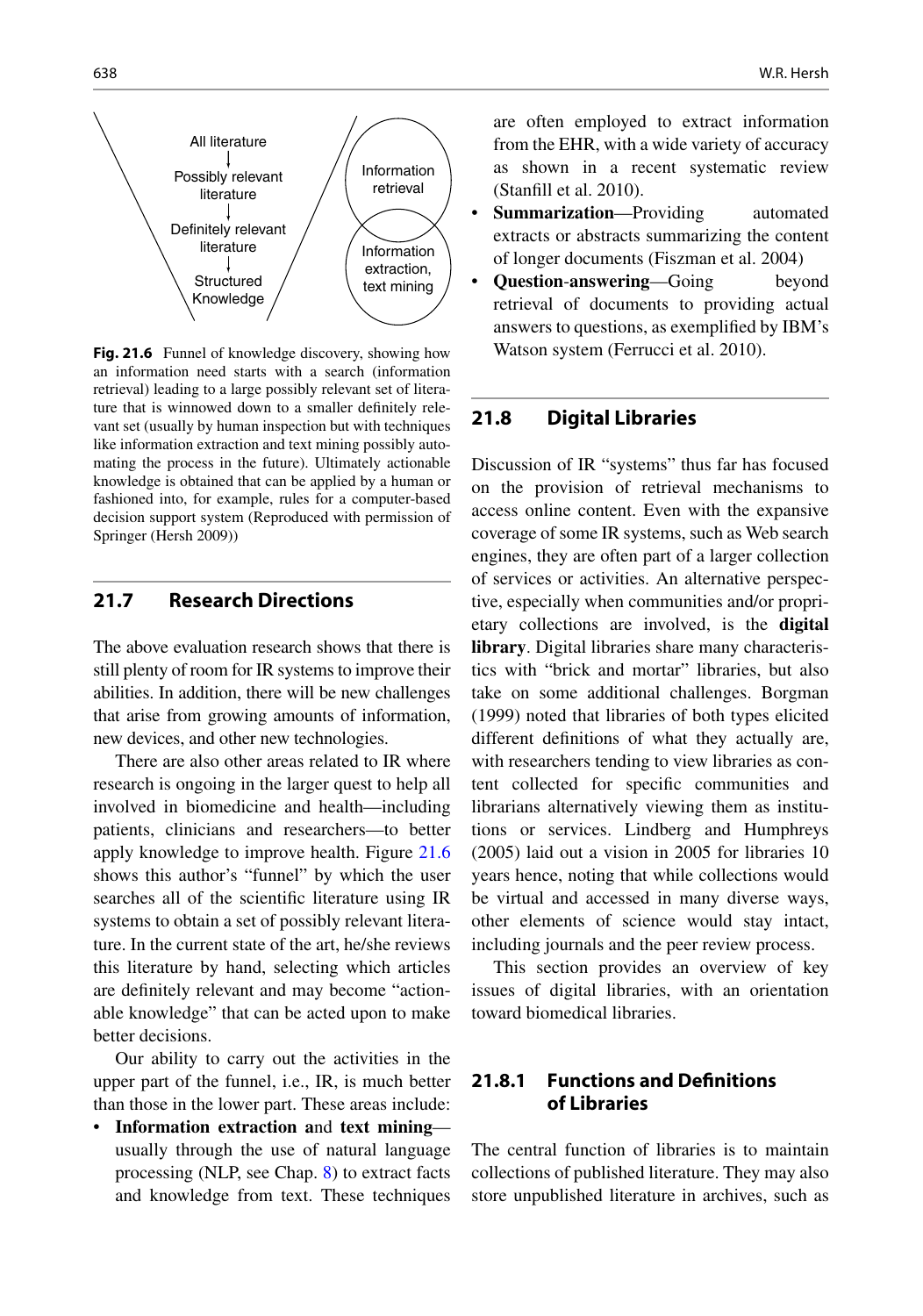letters, notes, and other documents. The general focus on published literature has implications. One of these is that, for the most part, quality control can be taken for granted. Until recently, most published literature came from commercial publishers and specialty societies that had processes such as peer review, which, although imperfect, allowed the library to devote minimal resources to assessing their quality. While libraries can still cede the judgment of quality to these information providers in the Internet era, they cannot ignore the myriad of information published only on the Internet, for which the quality cannot be presumed.

Other functions of libraries besides maintaining collections include cataloging and classification of items in those collections, being a place (even virtual) where individuals could go to get assistance with information seeking, and providing space for work or study, particularly in universities.

The paper-based nature of traditional libraries carrieda number of assumptions that are challenged in the digital era. For example, items were produced in multiple copies, freeing the individual library from excessive worry that an item could not be replaced. In addition, items were fairly static, simplifying their cataloging. With digital libraries, this status quo is challenged. There is a great deal of concern about archiving of content and managing its change when fewer "copies" of it exist on the file servers of publishers and other organizations. A related problem for digital libraries is that they do not own the "artifact" of the paper journal, book, or other item. This is exacerbated by the fact that when a subscription to an electronic journal is terminated, access to the entire journal is lost; that is, the subscriber does not retain accumulated back issues, as was taken for granted with paper journals.

## **21.8.2 Access**

Probably every Web user is familiar with clicking on a Web link and receiving an error message that a page cannot found. Digital libraries and commercial publishing ventures need mechanisms to ensure that documents have persistent identifiers so that when the document itself physically moves, it is still obtainable. The original architecture for the Web envisioned by the Internet Engineering Task Force was to have every **uniform resource locator** (**URL**), the address entered into a Web browser or used in a Web hyper-link, linked to a **uniform resource name** (**URN**) that would be persistent (Sollins and Masinter 1994). The combination of a URN and a URL, a **uniform resource identifier** (**URI**), would provide persistent access to digital objects. However, no publicly available resource for resolving URNs and URIs was ever implemented on a large scale.

One approach that has seen widespread adoption by publishers, especially scientific journal publishers, is the **digital object identifier** (**DOI**,)<sup>60</sup> (Paskin 2006). The DOI has recently been given the status of a standard by the NISO with the designation Z39.84. The DOI itself is relatively simple, consisting of a prefix that is assigned by the International DOI Foundation (IDF) to the publishing entity and a suffix that is assigned and maintained by the entity. For example, the DOI for articles from the Journal of the American Medical Informatics Association have the prefix 10.1197 and the suffix jamia. M####, where #### is a number assigned by the journal editors. Publishers are encouraged to facilitate resolution by encoding the DOI into their URLs in a standard way, e.g., [http://dx.doi.org/10.1197/](http://dx.doi.org/10.1197/jamia.M0996) [jamia.M0996](http://dx.doi.org/10.1197/jamia.M0996) for a paper cited earlier in the chapter (Hersh et al. 2002).

#### **21.8.3 Interoperability**

As noted throughout this chapter, metadata is a key component for accessing content in IR systems. It takes on an additional value in the digital library, where there is desire to allow access to diverse but not necessarily exhaustive resources. One key concern of digital libraries is **interoperability** (Besser 2002). That is, how can resources with heterogeneous metadata be accessed? Arms

<span id="page-26-0"></span><sup>60</sup>[www.doi.org](http://www.doi.org/ )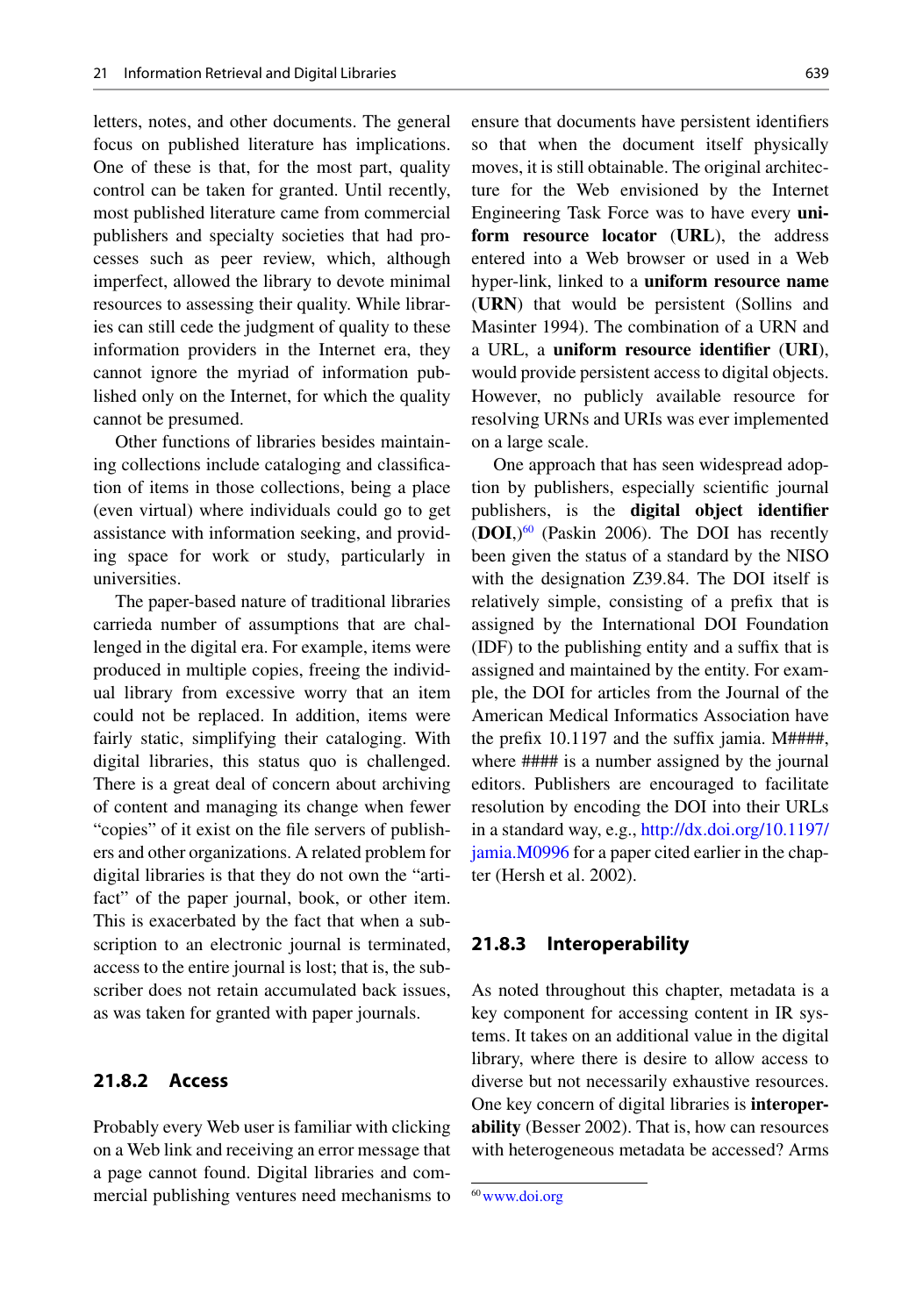et al. note that three levels of agreement must be achieved in digital libraries:

- 1. Technical agreements over formats, protocols, and security procedures
- 2. Content agreement over the data and the semantic interpretation of its metadata
- 3. Organizational agreements over ground rules for access, preservation, payment, authentication, and so forth

## **21.8.4 Intellectual Property**

I**ntellectual property** issues are a major concern in digital libraries. Intellectual property is difficult to protect in the digital environment because although the cost of production is not insubstantial, the cost of replication is near nothing. Furthermore, in circumstances such as academic publishing, the desire for protection is situational. For example, individual researchers may want the widest dissemination of their research papers, but each one may want to protect revenues realized from synthesis works or educational products that are developed. The global reach of the Internet has required that intellectual property issues be considered on a global scale. The **World Intellectual Property Organization**  $(WIPO<sub>1</sub>)<sup>61</sup>$  is an agency of the United Nations devoted to developing worldwide policies, although understandably, there is considerable diversity about what such policies should be.

## **21.8.5 Preservation**

Another function of libraries of all types is preservation of materials. In paper-based libraries, the goal of preservation was the survival of the physical object, i.e., the book, journal, image, etc. that could become lost, stolen, or deteriorated. Preservation issues in digital libraries are somewhat different. Digital libraries still do need to be concerned with physical survival of the information. Lesk (2005) compared the longevity of digital materials. He noted that the longevity for

<span id="page-27-0"></span>61[www.wipo.org](http://www.wipo.org/ )

magnetic materials was the least, with the expected lifetime of magnetic tape being 5–10 years. Optical storage has somewhat better longevity, with an expected lifetime of 30–100 years depending on the specific type. Ironically, paper has a life expectancy well beyond all these digital media. Rothenberg (1999) has noted that the Rosetta Stone, which provided help in interpreting ancient Egyptian hieroglyphics and has survived over 20 centuries. He reiterated Lesk's description of the reduced lifetime of digital media in comparison with traditional media, and to note another problem familiar to most long-time users of computers, namely, data can become obsolete not only owing to the medium, but also as a result of data format. Both authors noted that storage devices as well as computer applications, such as word processors, have seen their formats change significantly over the last couple of decades.

The US Library of Congress has devoted considerable effort to digital preservation, documenting its efforts on the Web site. $62$  The largest preservation effort in the US is National Digital Information Infrastructure Preservation Program (NDIIPP)<sup>63</sup> of the Library of Congress. Other digital preservation efforts include Portico, $64$  a collaboration of publishers, libraries, and government agencies to preserve electronic scholarly content and LOCKSS (Lots of Copies Keep Stuff Safe, $65$  which provides libraries with digital preservation tools and support. An effort related to the latter is  $CLOCKSS$ ,<sup>66</sup> which is a "trusted community-governed archive."

# **21.9 Future Directions for IR Systems and Digital Libraries**

There is no doubt that considerable progress has been made in IR and digital libraries. Seeking online information is now done routinely not

<span id="page-27-1"></span><sup>62</sup>[www.digitalpreservation.gov](http://www.digitalpreservation.gov/ )

<span id="page-27-2"></span><sup>63</sup>[www.digitalpreservation.gov](http://www.digitalpreservation.gov/ )

<span id="page-27-3"></span><sup>64</sup>[www.portico.org](http://www.portico.org/ )

<span id="page-27-4"></span><sup>65</sup>[www.lockss.org](http://www.lockss.org/ )

<span id="page-27-5"></span><sup>66</sup>[www.clockss.org](http://www.clockss.org/ )